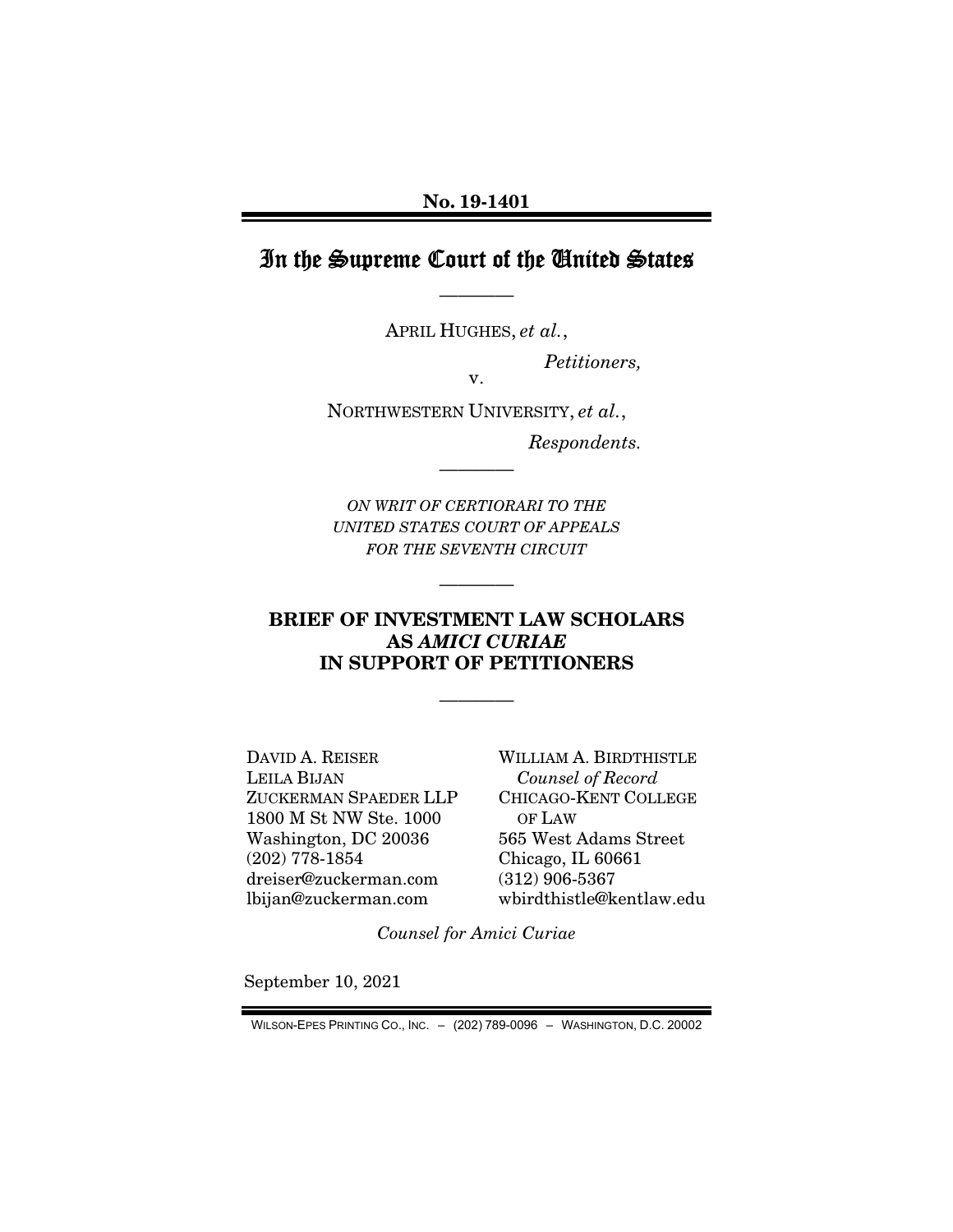# **TABLE OF CONTENTS**

| Introduction and Summary of Argument 4                     |
|------------------------------------------------------------|
|                                                            |
| Investors Are Predictably Harmed When Plan<br>$\mathbf{L}$ |
| Menus Include Imprudently Selected Investment              |
|                                                            |
| A. The Fees Associated with Retirement                     |
| Plan Investments Are a Significant Problem for             |
|                                                            |
| B. Not All Investment Funds Are Prudent to                 |
|                                                            |
| C. Including Imprudent Options in Plan                     |
| Menus Predictably Harms Investors 14                       |
| D. Conflicts of Interest Infect the Menu                   |
|                                                            |
| II. The Court Should Not Allow a "Large Menu"              |
|                                                            |
| A. Large Retirement Plan Menus Do More                     |
|                                                            |
| B. The Decision Below Would Encourage                      |
| Fiduciaries to Discount the Interests of Plan              |
|                                                            |
|                                                            |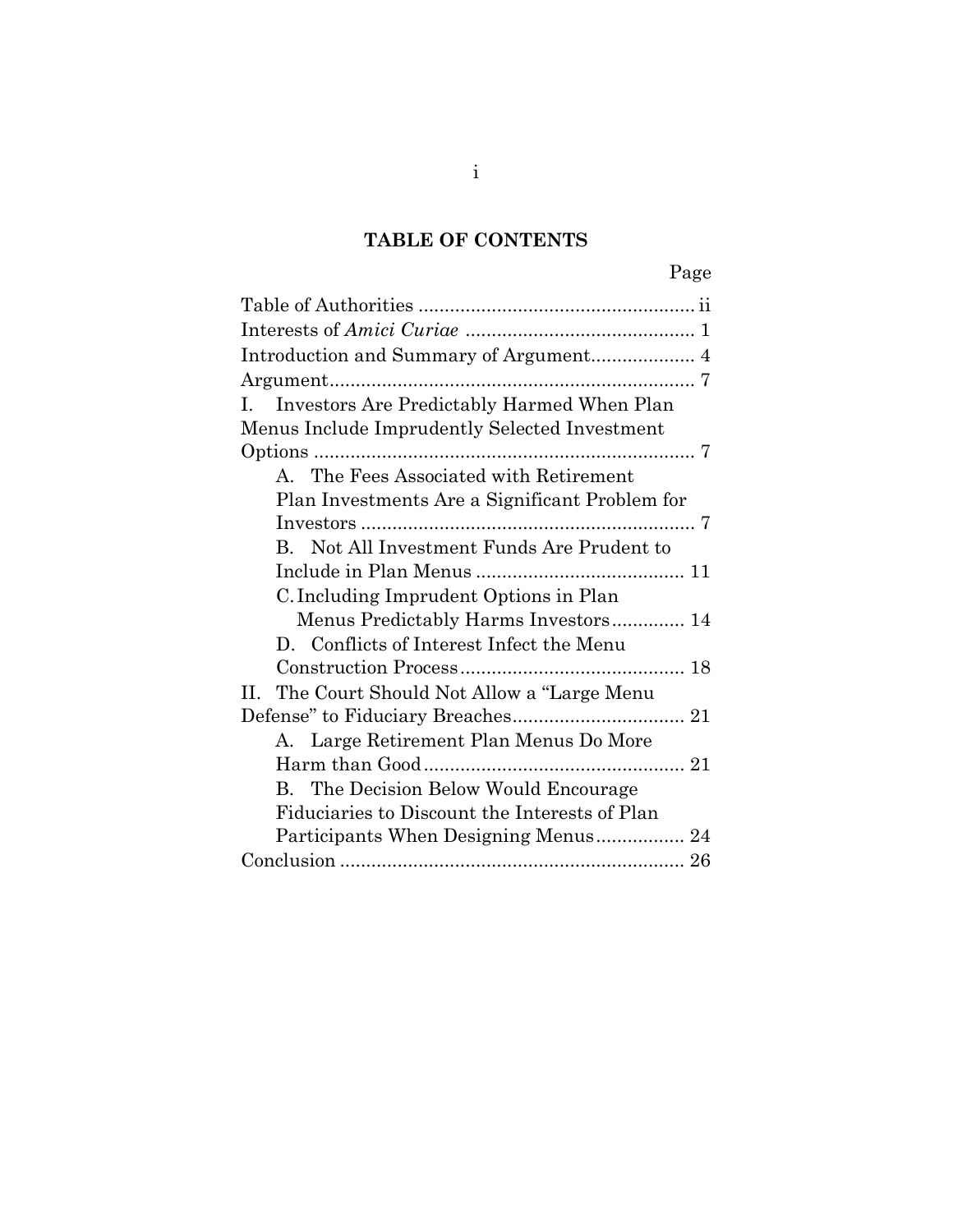# **TABLE OF AUTHORITIES**

## Page

# **CASES**

| Kelly v. Johns Hopkins Univ.,                 |
|-----------------------------------------------|
| 2020 WL 434473 (D. Md. Jan. 28, 2020)  10     |
| Marshall v. Northrop Grumman Corp.,           |
| 2020 WL 5668935 (C.D. Cal. Sept. 18, 2020)  9 |
| Tibble v. Edison International,               |
|                                               |
| Tussey v. ABB, Inc.,                          |
| 2019 WL 3859763 (W.D. Mo. Aug. 16, 2019) 10   |

## **STATUTES**

# **OTHER AUTHORITIES**

| A LOOK AT 401(K) PLAN FEES,                      |  |
|--------------------------------------------------|--|
|                                                  |  |
| BRIGHTSCOPE & INV. CO. INST.,                    |  |
| THE BRIGHTSCOPE/ICI DEFINED CONTRIBUTION         |  |
| PLAN PROFILE: A CLOSE LOOK AT 401(K) PLANS, 2017 |  |
|                                                  |  |
| David W. Arey,                                   |  |
| A Duty to Act When 401(k) Plan Annual            |  |
| <i>Operating Expenses Are Excessive,</i>         |  |
|                                                  |  |
|                                                  |  |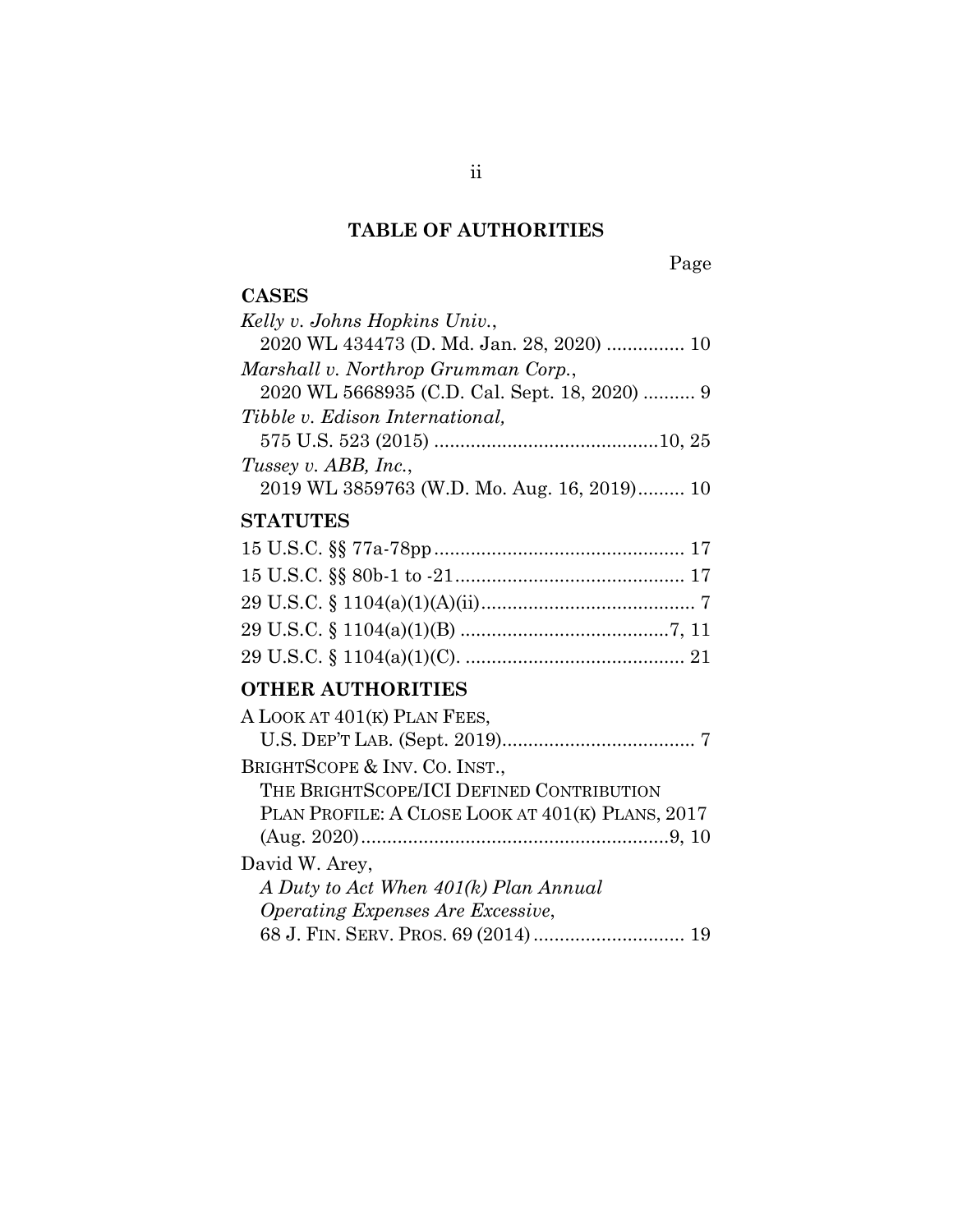| DELOITTE,                                                              |
|------------------------------------------------------------------------|
| 2019 DEFINED CONTRIBUTION BENCHMARKING                                 |
|                                                                        |
| Donald B. Keim & Olivia S. Mitchell,                                   |
| Simplifying Choices in Defined Contribution                            |
| Retirement Plan Design: A Case Study, 17 J.                            |
|                                                                        |
| Edwin J. Elton, Martin J. Gruber & Jeffrey A. Busse,                   |
| Are Investors Rational? Choices Among Index                            |
|                                                                        |
| FIN. INDUS. REGULATORY AUTH.,                                          |
|                                                                        |
| Ian Ayres & Edward Fox,<br>Alpha Duties: The Search for Excess Returns |
| and Appropriate Fiduciary Duties,                                      |
|                                                                        |
| Ian Ayres & Quinn Curtis,                                              |
| Beyond Diversification: The Pervasive Problem                          |
| of Excessive Fees and Dominated Funds in                               |
| $401(k)$ Plans, 124 YALE L.J. 1476 (2015) 8, 9, 16                     |
| James Duvall,                                                          |
| Trends in the Expenses and Fees of Fund, 2020,                         |
| 8                                                                      |
| JAMES J. Choi, David Laibson & Brigitte C. Madrian,                    |
| Why Does the Law of One Price Fail? An Experiment                      |
| on Index Mutual Funds, 23 REV. FIN. STUDS. 1405                        |
|                                                                        |
| Javier Gil-Bazo & Pablo Ruiz-Verdú,                                    |
| The Relation between Price and Performance in                          |
| <i>the Mutual Fund Industry, 64 J. FIN. 2153</i>                       |
|                                                                        |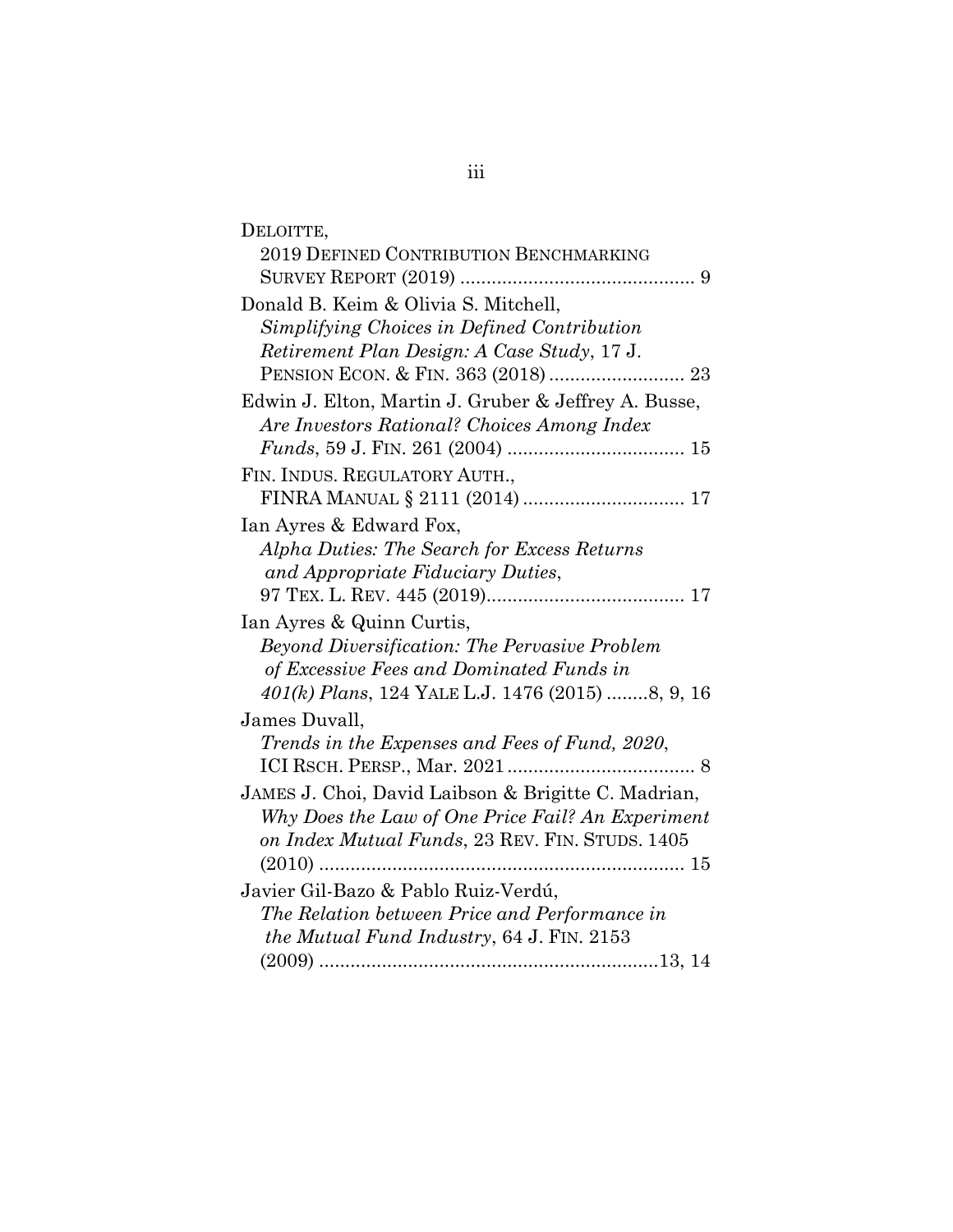| Jeffrey R. Brown, Nellie Liang & Scott Weisbenner,        |
|-----------------------------------------------------------|
| Individual Account Investment Options and                 |
| Portfolio Choice: Behavioral Lessons from 401(k)          |
|                                                           |
| Jill E. Fisch,                                            |
| Rethinking the Regulation of Securities                   |
| <i>Intermediaries</i> , 158 U. PA. L. REV. 1961 (2010) 14 |
| Jonathan B. Berk & Jules H. van Binsbergen,               |
| Measuring Skill in the Mutual Fund Industry, J.           |
|                                                           |
| Julie R. Agnew & Lisa R. Szykman,                         |
| Asset Allocation and Information Overload:                |
| The Influence of Information Display, Asset               |
| Choice, and Investor Experience,                          |
|                                                           |
| Mark Carhart,                                             |
| On Persistence in Mutual Fund Performance,                |
|                                                           |
| Mercer Bullard,                                           |
| The Social Costs of Choice, Free Market                   |
| Ideology and the Empirical Consequences                   |
| of the 401(k) Plan Large Menu Defense,                    |
|                                                           |
| Ning Tang, Olivia S. Mitchell, Gary R. Mottola &          |
| Stephen P. Utkus, The Efficiency of Sponsor and           |
| Participant Portfolio Choices in 401(k) Plans,            |
|                                                           |
| RESTATEMENT (THIRD) OF TORTS: PRODUCTS                    |
| LIABILITY § 2 cmt. m (AM. L. INST. 1998)  18              |
| RESTATEMENT (THIRD) OF TORTS: PRODUCTS                    |
| LIABILITY § 3 cmt. p (AM. L. INST. 1998) 18               |

iv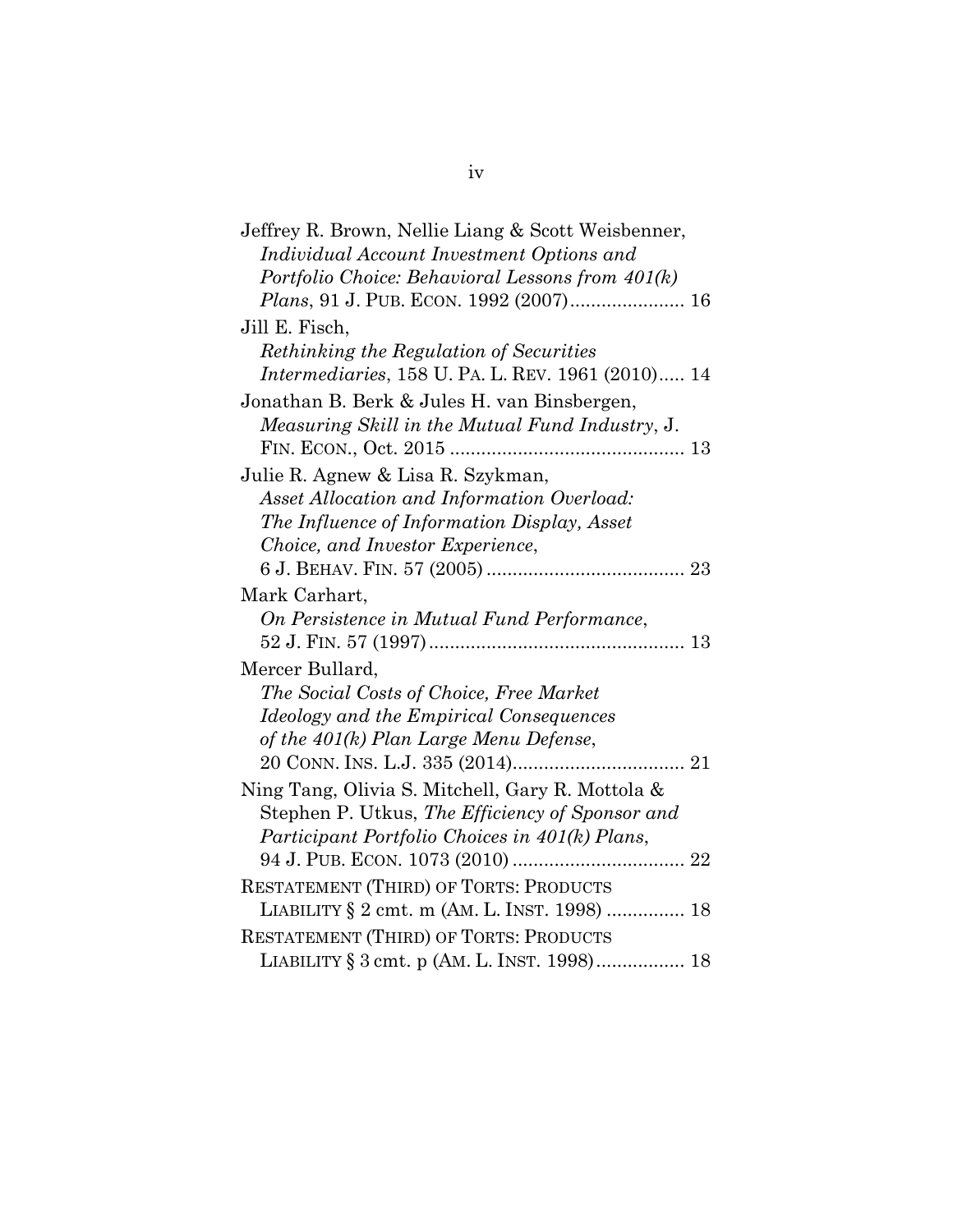| RICHARD H. THALER & CASS R. SUNSTEIN,               |
|-----------------------------------------------------|
| NUDGE: IMPROVING DECISIONS ABOUT HEALTH,            |
| WEALTH, AND HAPPINESS (2008) 16                     |
| Ryan Bubb & Richard H. Pildes,                      |
| How Behavioral Economics Trims Its Sails and        |
|                                                     |
| Ryan Bubb, Patrick Corrigan & Patrick L. Warren,    |
| A Behavioral Contract Theory Perspective on         |
| <i>Retirement Savings, 47 CONN. L. REV. 1317 17</i> |
| Sheena Sethi-Iyengar, Gur Huberman & Wei Jiang,     |
| How Much Choice is Too Much? Contributions to       |
| 401(k) Retirement Plans, in PENSION DESIGN AND      |
| STRUCTURE (Olivia S. Mitchell & Stephen P.          |
|                                                     |
| Sheldon M. Geller,                                  |
| 401(k) Revenue Sharing Creates Employer             |
|                                                     |
| Shlomo Benartzi & Richard H. Thaler,                |
| Naive Diversification Strategies in Defined         |
| Contribution Saving Plans, 91 AM. ECON.             |
|                                                     |
| FED. RET. THRIFT INV. BD.,                          |
| THRIFT SAVINGS FUND, FINANCIAL STATEMENTS,          |
| DECEMBER 31, 2020 AND 2019 (2021)  23               |
| UNIF. PRUDENT INV. ACT §§ 2, 7 (1994) 17            |
| Veronika K. Pool, Clemens Sialm & Irina Stefanescu, |
| It Pays to Set the Menu: Mutual Fund Investment     |
| Options in 401(k) Plans, 71 J. FIN. 1779 (2016)  20 |
| <b>REGULATIONS</b>                                  |
|                                                     |
|                                                     |

v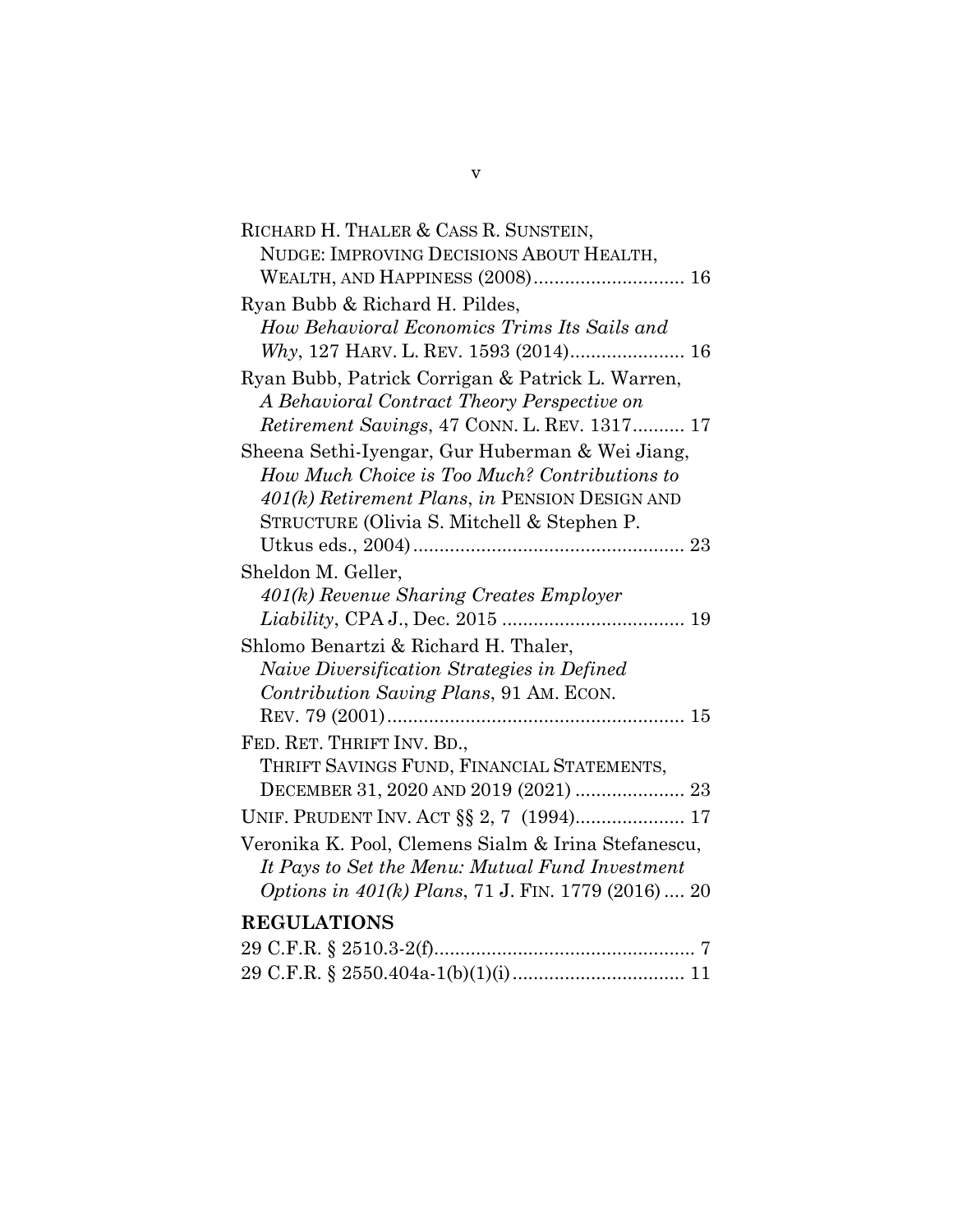### **INTERESTS OF** *AMICI CURIAE***<sup>1</sup>**

*Amici* are 25 professors of law who teach, research, and write about investments and investment advice, including in the context of retirement plans. Their institutional affiliations are provided solely for purposes of identification. *Amicus* Ian Ayres is a former member of the Northwestern University faculty, and still maintains an account in the Northwestern plan.

**Ian Ayres**, Deputy Dean and Oscar M. Ruebhausen Professor of Law, Yale law School

**William A. Birdthistle**, Professor of Law, Chicago-Kent College of Law

**Mercer Bullard**, Butler Snow Lecturer and Professor of Law, University of Mississippi School of Law

**James D. Cox**, Brainerd Currie Professor of Law, Duke University School of Law

**Lawrence A. Cunningham**, Henry St. George Tucker III Research Professor and Director of the Quality Shareholders Initiative, George Washington University

<sup>1</sup> Pursuant to Supreme Court Rule 37.6, counsel for *amici* represent that they authored this brief in its entirety and that none of the parties or their counsel, nor any other person or entity other than *amici* or their counsel, made a monetary contribution intended to fund the preparation or submission of this brief. All parties have consented to the filing of this brief.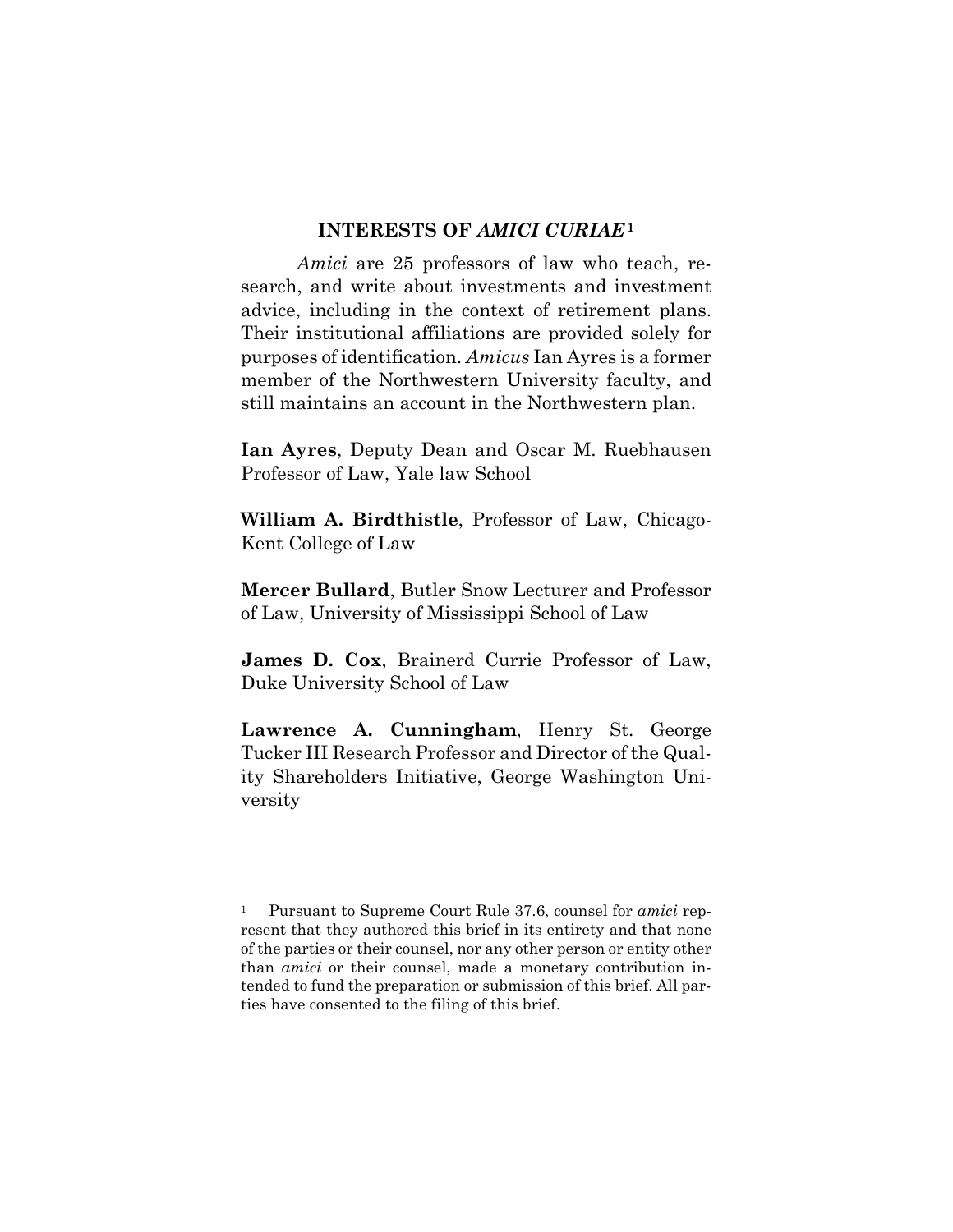**Quinn Curtis**, Professor of Law, University of Virginia School of Law

**Elisabeth de Fontenay**, Professor of Law, Duke University

**Deborah A. DeMott**, David F. Cavers Professor of Law, Duke University School of Law

**Benjamin Edwards**, Associate Professor of Law and Director of the Public Policy Clinic, William S. Boyd School of Law, University of Nevada, Las Vegas

**Joseph A. Franco**, Professor of Law, Suffolk University Law School

**Tamar Frankel**, Professor of Law Emerita, Boston University School of Law

**Jacob Hale Russell**, Associate Professor of Law, Rutgers Law School

**Kathryn Judge**, Harvey J. Goldschmid Professor of Law, Columbia Law School

**Anita Krug**, Dean and Professor, Chicago-Kent College of Law

**Donald C. Langevoor**t, Thomas Aquinas Reynolds Professor of Law, Georgetown University Law Center

**Tom C.W. Lin**, Jack E. Feinberg Chair Professor of Law, Temple University Beasley School of Law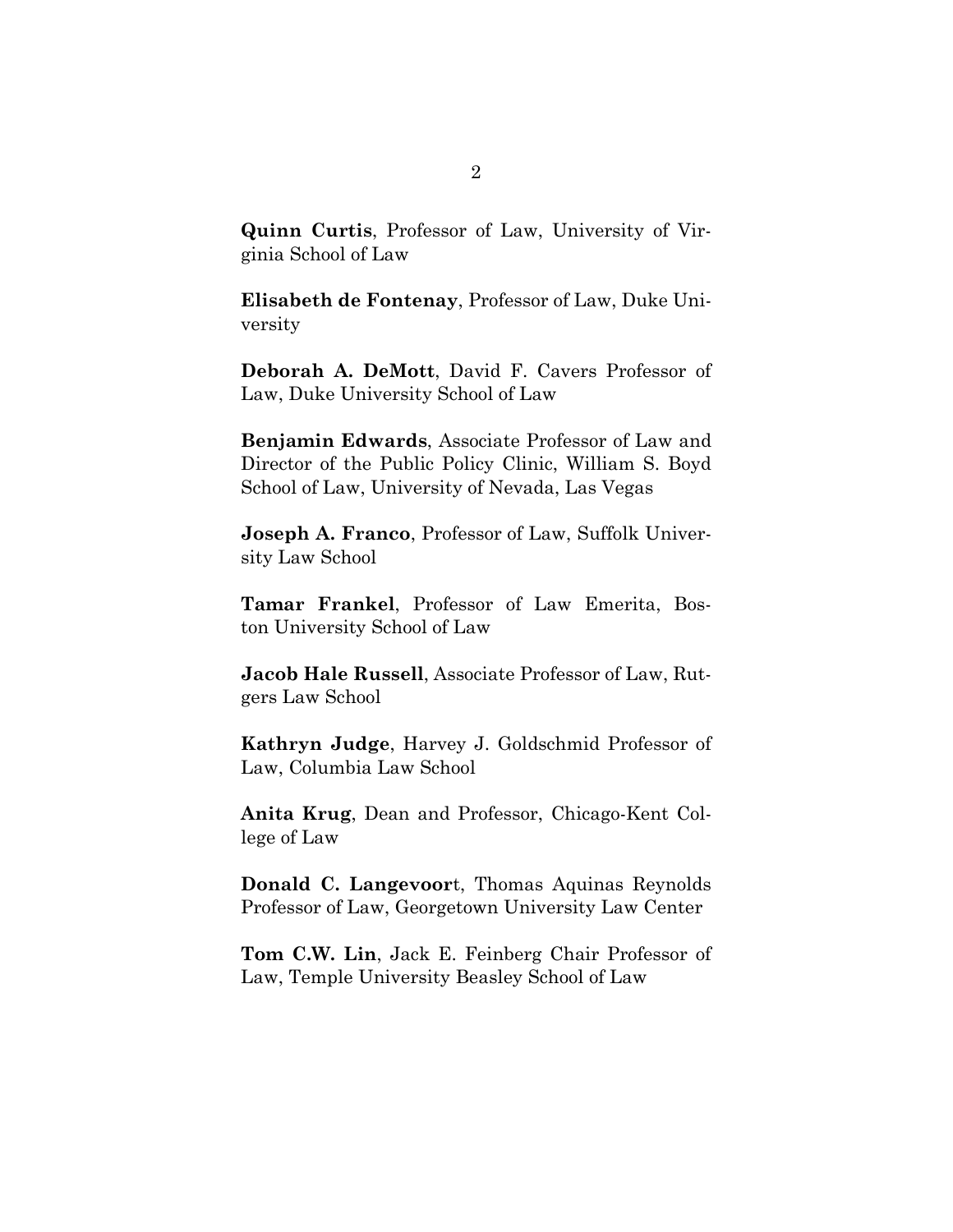**Cary M. Shelby**, Professor of Law, Washington and Lee University School of Law

**Patricia A. McCoy**, Professor of Law, Boston College

**John Morley**, Professor of Law, Yale Law School

**Alan R. Palmiter**, William T. Wilson, III, Presidential Chair for Business Law, Wake Forest Law

**Adriana Z. Robertson**, Honourable Justice Frank Iacobucci Chair in Capital Markets Regulation, University of Toronto Faculty of Law and Rotman School of Management

**Natalya Shnitser**, Associate Professor, Boston College Law School

**Jennifer Taub**, Professor of Law, Western New England University School of Law

**Anne M. Tucker**, Professor of Law, Georgia State University College of Law

**David H. Webber**, Professor of Law, Boston University School of Law

*Amici* submit this brief to provide analysis regarding the problem of high costs in retirement plans and the harms that would result to investors if plans are not held accountable for including excessively costly funds in plan menus.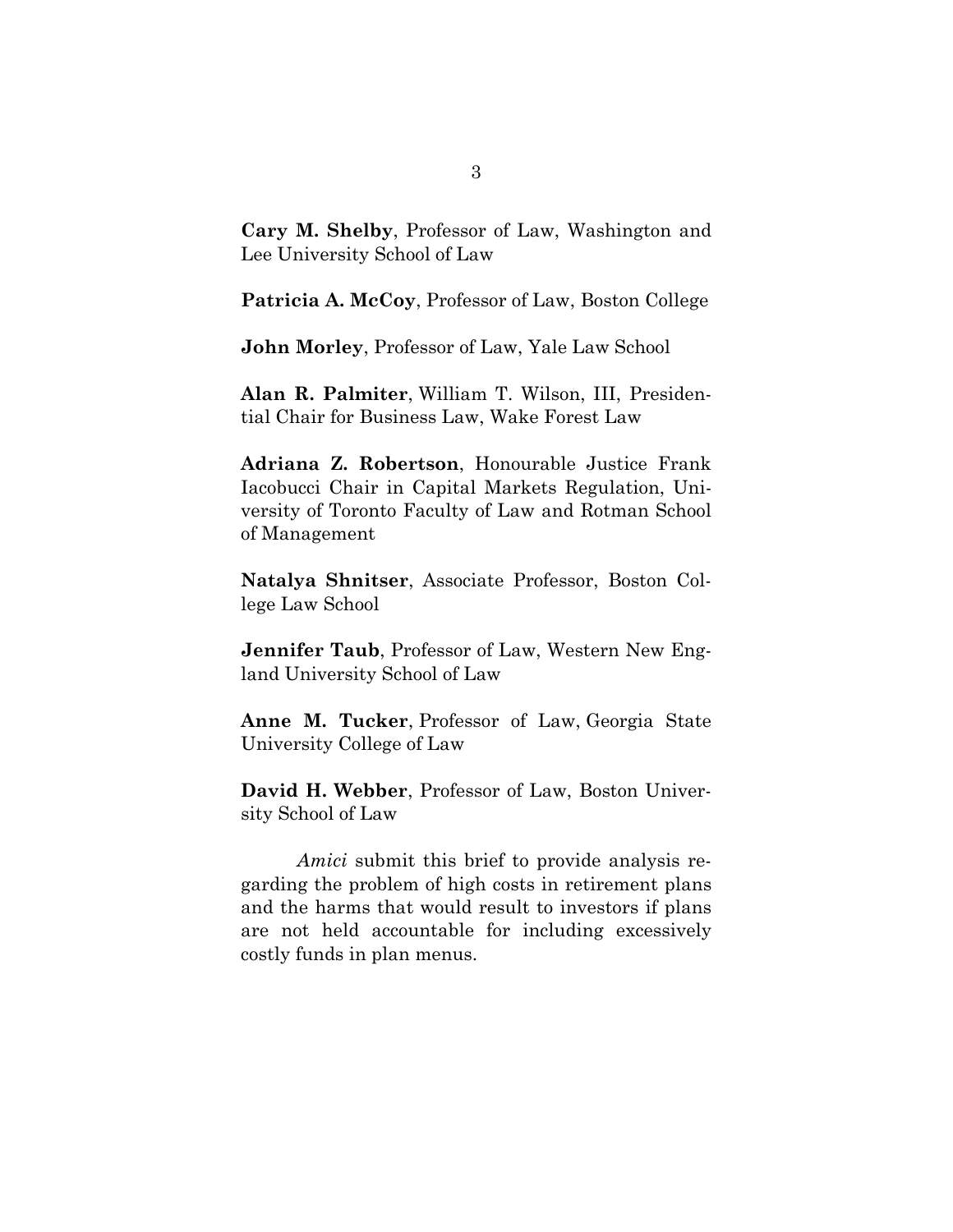## **INTRODUCTION AND SUMMARY OF ARGUMENT**

Defined contribution retirement plans currently hold almost ten trillion dollars in assets. The sponsors of those plans, typically employers, act as fiduciaries for participants in the plans. Participants construct portfolios by selecting a combination of investment options from lists of choices constructed by plan sponsors. Costs associated with retirement plan investments are important determinants of investor success and have long been an issue of concern to scholars and regulators. These costs vary widely from plan to plan. As a result of both conflicts of interest and simple fiduciary inattention, high fees are a problem in a substantial number of plans. Investors who incur excessive fees may lose tens of thousands of dollars in forgone returns, resulting in the need for those employees to spend additional years in the workforce prior to being able to retire.

Like other retail investors, participants in defined contribution plans often depend on fiduciaries to identify suitable investments and to exclude unsuitable investments from consideration. In a defined contribution plan, this advice takes the form of an array of investment options available to plan participants, usually referred to as the plan "menu."

The careful construction of plan menus is essential to investor welfare and perhaps the most important aspect of a plan sponsor's fiduciary obligations. Put simply, not every investment option is suitable for inclusion in the menu of a retirement plan, and one responsibility of the plan fiduciary is to ensure that unsuitable options are excluded or weeded out. A plan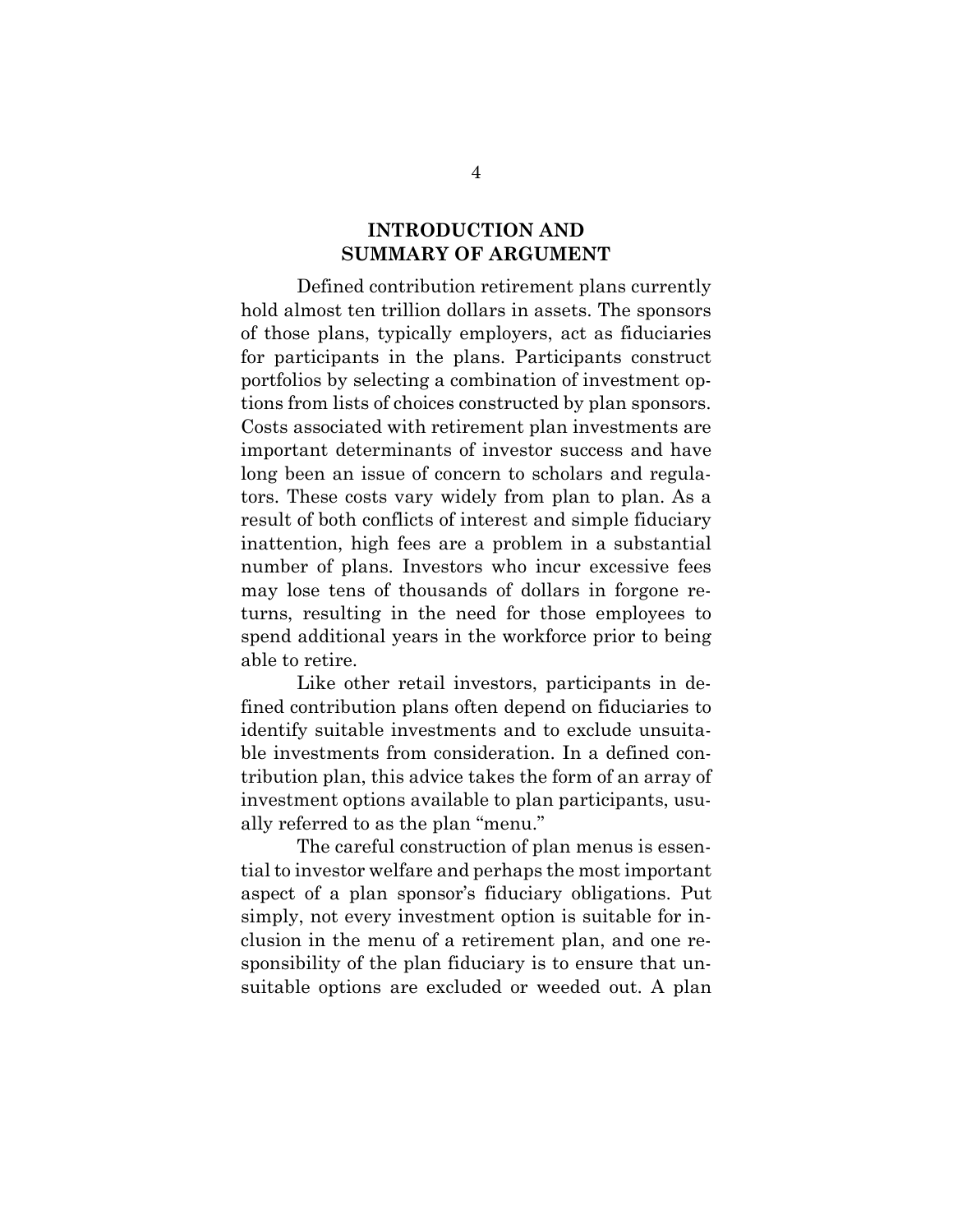sponsor has not constructed the menu prudently when it includes chronically underperforming funds, offers high-cost index funds when lower-cost funds track the same index, or includes high-cost share classes while otherwise identical low-cost share classes are available.

Poorly constructed plan menus cause foreseeable harm to plan investors. An extensive body of empirical research establishes that menus affect investor behavior, especially in the context of retirement plans. When menus include high-cost funds, investors reliably tend to include those funds in their portfolios and suffer reduced returns as a result. Indeed, the reason sponsors include high-cost funds in plan menus is often that those funds increase revenue to the service providers who simultaneously advise plan sponsors on menu construction and operate some of the funds included in the plan.

The lower court's approach to fiduciary duties would harm investors. A sponsor abdicates its fiduciary duty of prudence when it disregards the obligation to weed out unsuitable investments from the plan as long as it includes enough good options alongside the poor ones. And this approach would create an incentive to make menus worse. If omitting funds from a plan menu can serve as the basis for a fiduciary claim, but including them cannot, then fiduciaries would be encouraged to offer bloated menus and be affirmatively discouraged from pruning poor options. Allowing a "large menu defense" would effectively turn the fiduciary duty of plan sponsors on its head by encouraging them to adopt menus full of investment pitfalls.

Empirical studies of retirement plans, including a plan similar to the one at issue in this case, show that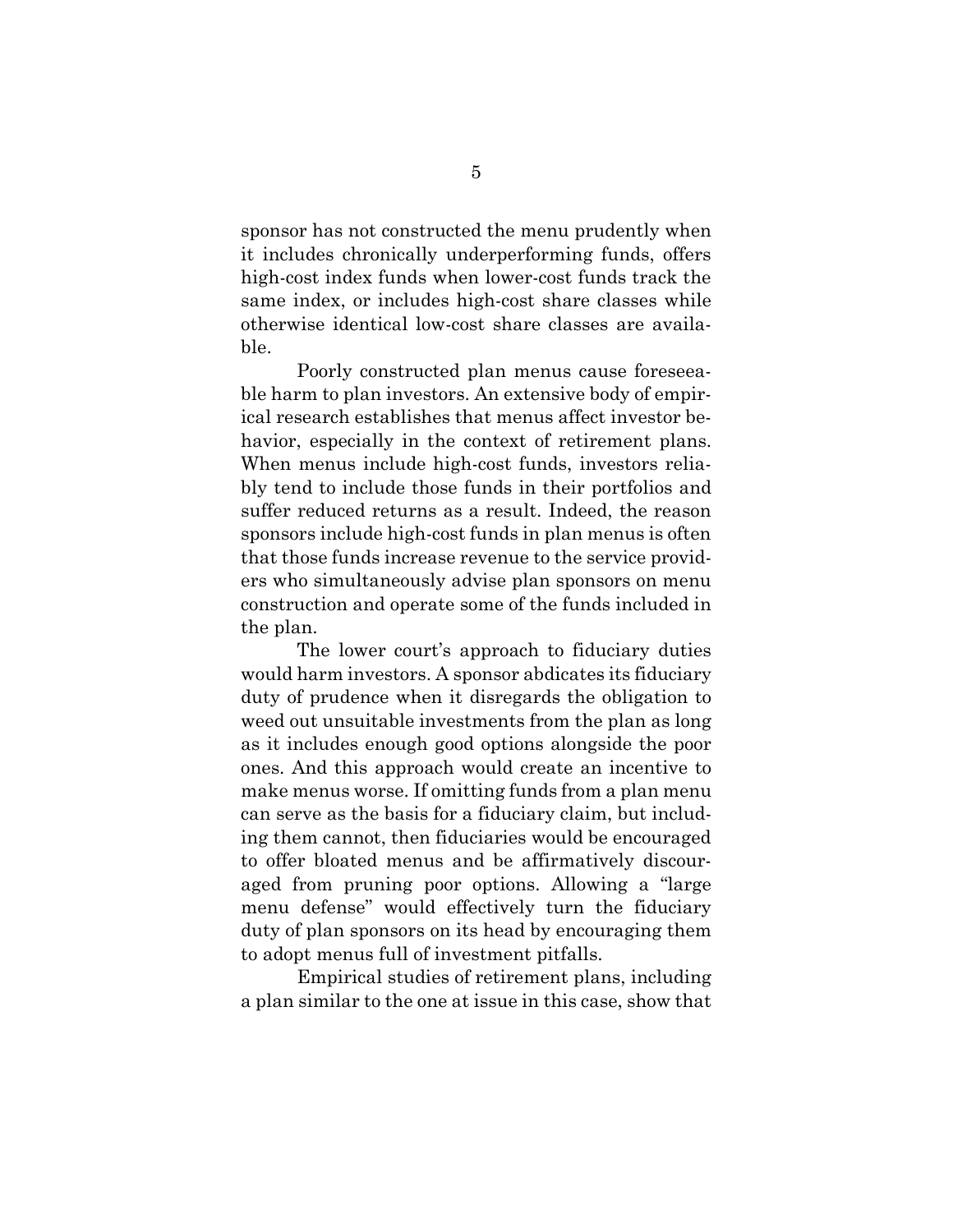employees are best served by concise, carefully constructed menus that exclude excessively expensive and underperforming fund options. Partly in response to lawsuits such as this one, as well as scholarly findings on menu effects, some portions of the retirement plan industry have begun to move away from overly long menus and high fees. The standard adopted by the court below creates a high risk of reversing this progress, leaving investors worse off and creating additional stress for the country's already strained retirement system.

Holding that plan sponsors breach their fiduciary duty by offering funds with excessive fees does not make plan sponsors responsible for every bad outcome an investor experiences. Even if each menu option is chosen with prudence, individual investors may still experience poor returns. Plan sponsors have fiduciary duties for the ex ante presentation of suitable options, not liability for market outcomes.

Defined contribution retirement accounts are among many U.S. households' most important assets. The fiduciary duty of plan sponsors is an essential legal bulwark in protecting the value of those assets. Plan sponsors must act with care and prudence in constructing the menu, and that duty includes ensuring that excessively expensive options are excluded.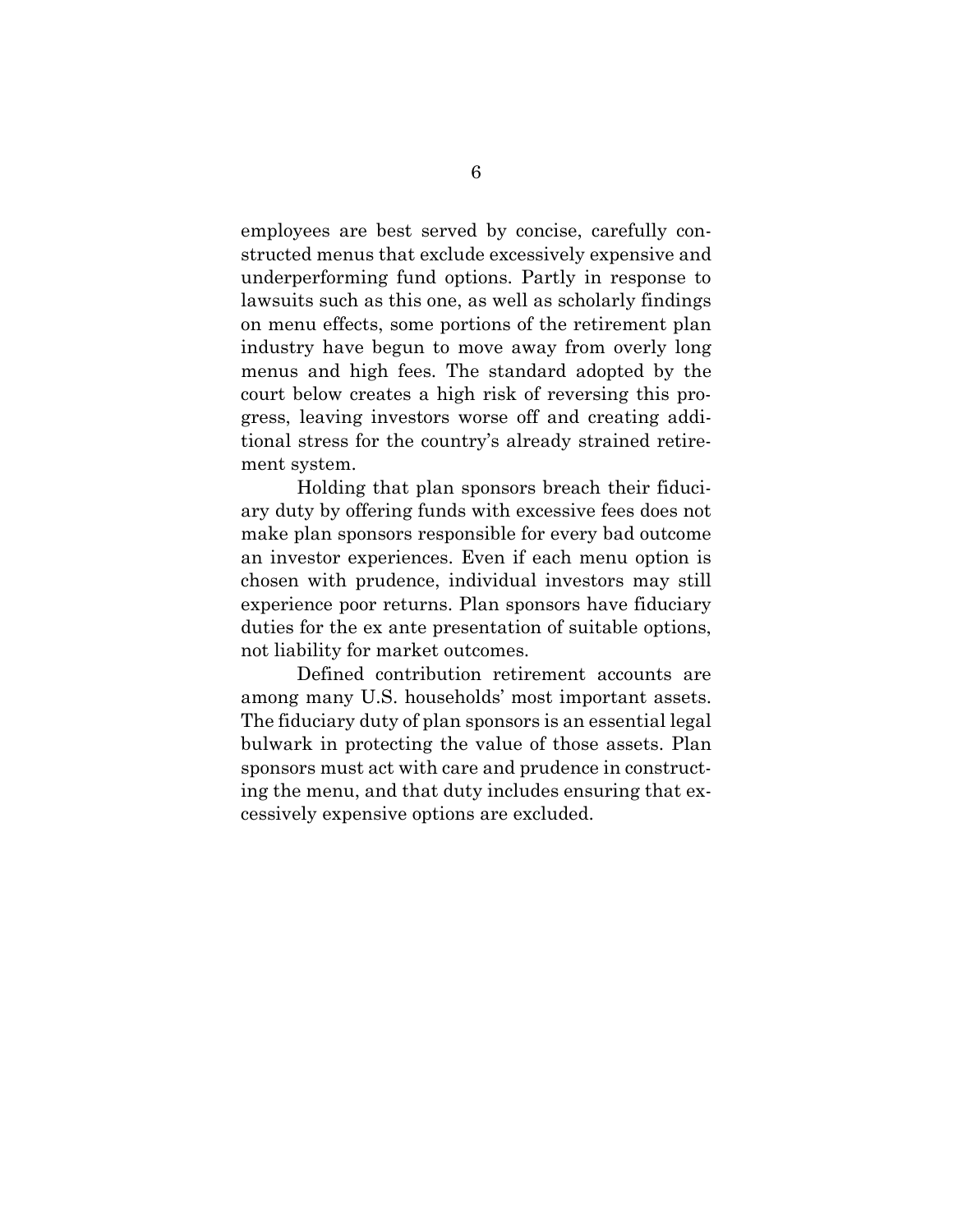#### **ARGUMENT**

**I. INVESTORS ARE PREDICTABLY HARMED WHEN PLAN MENUS INCLUDE IMPRUDENTLY SE-LECTED INVESTMENT OPTIONS** 

## **A. The Fees Associated with Retirement Plan Investments Are a Significant Problem for Investors**

Defined contribution retirement plans<sup>2</sup> are not free. While plan investors typically bear, directly or indirectly, the costs of operating the plan, plan sponsors have a fiduciary duty to operate plans with "care, skill, prudence, and diligence,"  $29 \text{ U.S.C.}$  §  $1104(a)(1)(B)$ , including by incurring only reasonable expense, § 1104(a)(1)(A)(ii).

Because saving for retirement is a long-term proposition and fees are charged annually, fees can impose a significant drag on building wealth sufficient for retirement. The U.S. Department of Labor notes, for example, that over the course of a 35-year career, an increase in fees from 0.5% to 1.5% would lead to a 28% reduction in assets available for retirement.3 The difference between an expensive plan and an inexpensive plan may substantially reduce retirement income or delay retirement.

<sup>&</sup>lt;sup>2</sup> Defined contribution plans are commonly called 403(b) plans when maintained by nonprofit entities and 401(k) plans when operated by for-profit companies. Unless a 403(b) plan falls within a regulatory safe harbor, 29 C.F.R. § 2510.3-2(f), the same ERISA fiduciary obligations apply as to 401(k) plans. *See* Pet. Br. 5.

<sup>3</sup> A LOOK AT 401(K) PLAN FEES, U.S. DEP'T LAB. 2 (Sept. 2019), https://www.dol.gov/sites/dolgov/files/ebsa/about-ebsa/ouractivities/resource-center/publications/a-look-at-401k-planfees.pdf.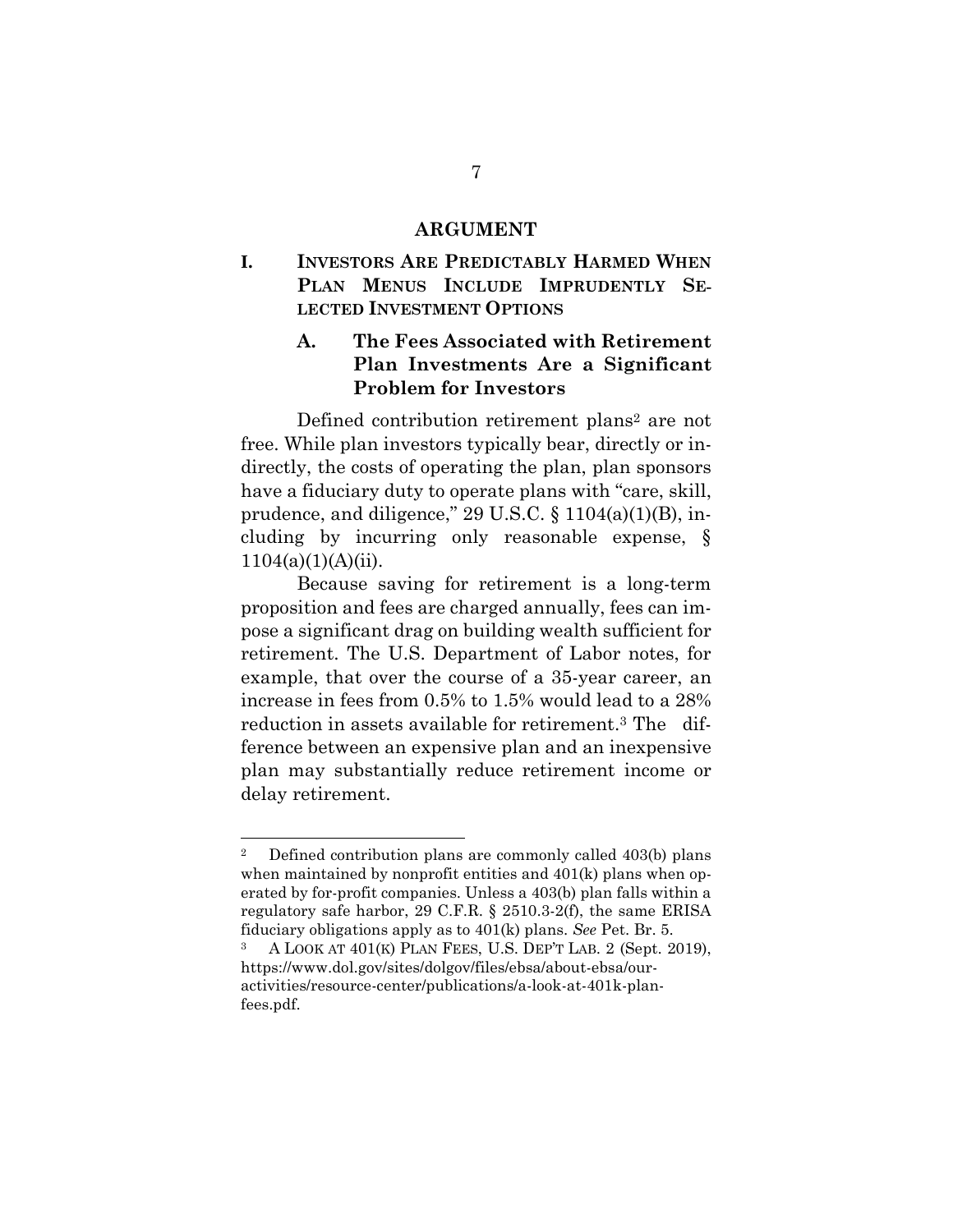Plan participants incur costs at two levels. First, plan-level fees are deducted annually from participant accounts. These fees include administrative expenses and record-keeping costs. Second, fund-level fees are assessed for each of the particular investment funds offered within the plan. Fees vary from fund to fund and are charged as a percentage of assets invested in the fund, so the plan participant experiences the fees as lower returns. This latter set of fund-level fees is the most significant component of total plan expenses for most investors, so ensuring that menus include feeefficient options is critical to investor welfare.

Unfortunately, plan fiduciaries often harm investors by failing to construct fee-efficient menus. In a comprehensive study of retirement plan fees, Professors Ian Ayres and Quinn Curtis examined the costs associated with more than 3,500 defined contribution plans using plan data from 2010.4 Looking at total plan costs, they found that investors paid, on average, 0.78% more in fees than participants in the lowest-cost plans did.5 By way of comparison, the average fee associated with an equity mutual fund is now 0.50%,6 meaning that the *excess* costs of retirement plans often exceed the typical cost of investing in mutual funds. Fees are so high in some plans that for a young worker, the excess costs incurred over time

<sup>4</sup> Ian Ayres & Quinn Curtis, *Beyond Diversification: The Pervasive Problem of Excessive Fees and Dominated Funds in 401(k) Plans*, 124 YALE L.J. 1476 (2015).

<sup>5</sup> *Id.* at 1481.

<sup>6</sup> James Duvall, *Trends in the Expenses and Fees of Fund, 2020*, ICI RSCH. PERSP., Mar. 2021, at 1, 3–4.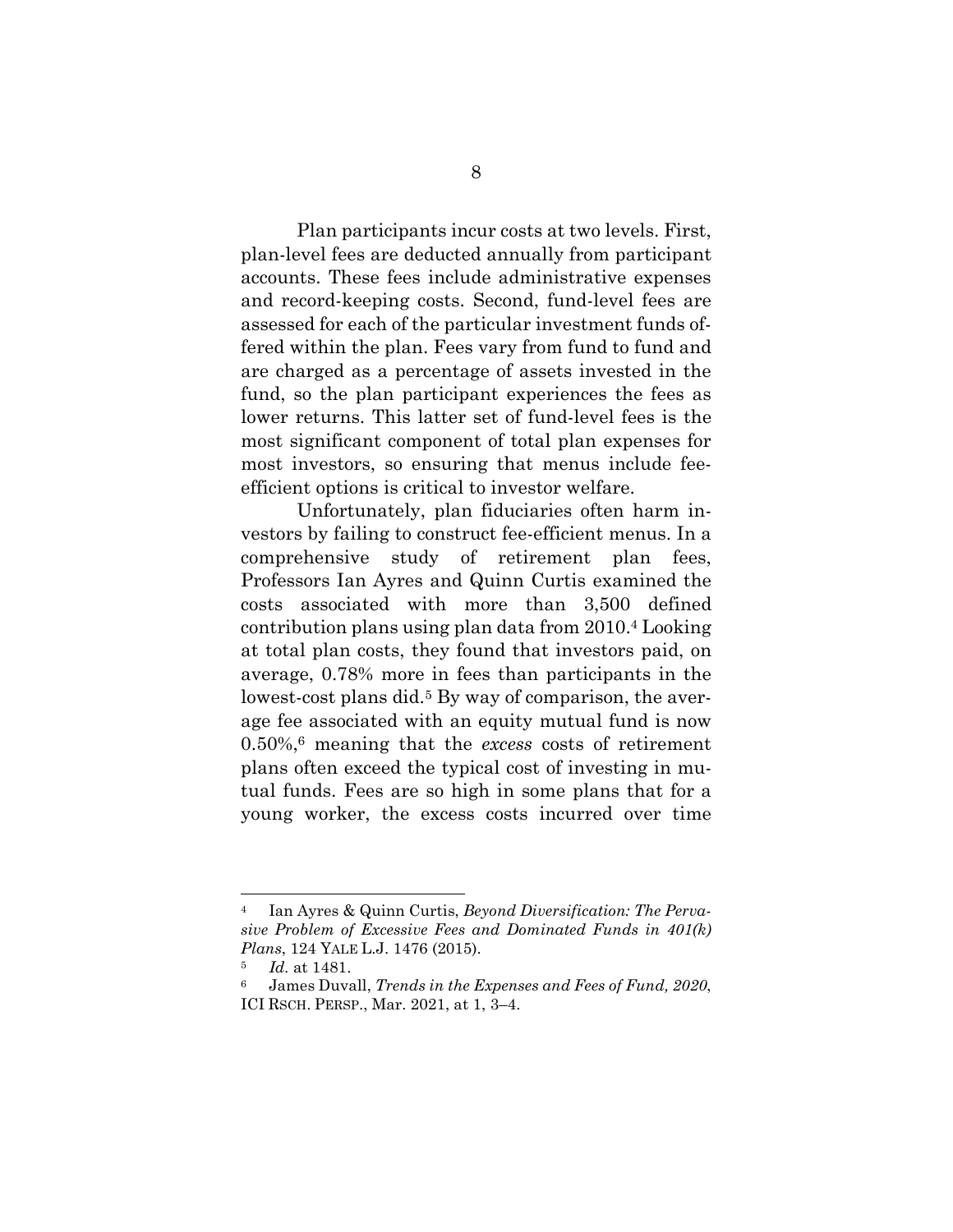would consume the entire tax benefit of saving in a  $401(k).7$ 

Importantly, a substantial portion of the excess cost results from the inclusion of high-cost funds in plan menus. Many menus include "dominated funds," defined as high-cost funds with close substitutes available at substantially lower costs, which do not meaningfully contribute to a more diversified menu.8 Dominated funds predictably underperform their possible substitutes but nevertheless comprise about 11.5% of the asset base of plans that include them.<sup>9</sup>

High costs in retirement plans are avoidable. Diligent fiduciaries prune high-cost options and seek out low-cost replacements.10 Indeed, the last several years have seen a downward trend in plan fees.<sup>11</sup> ERISA litigation, including cases that challenge the high cost of specific menu options and the inclusion of retail share classes, has been instrumental in encouraging these changes. Several federal courts have noted the salutary effect of fee litigation on plan costs.<sup>12</sup>

<sup>7</sup> Ayres & Curtis, *supra* note 4, at 1501.

<sup>8</sup> *Id.* at 1504–05.

<sup>9</sup> *Id.* at 1506.

<sup>10</sup> DELOITTE, 2019 DEFINED CONTRIBUTION BENCHMARKING SURVEY REPORT 5, 25–26 (2019), https://www2.deloitte.com/ content/dam/Deloitte/us/Documents/human-capital/us-2019-

defined-contribution-benchmarking.pdf (showing that 25% of plans replaced service providers because of fees).

<sup>11</sup> BRIGHTSCOPE & INV. CO. INST., THE BRIGHTSCOPE/ICI DEFINED CONTRIBUTION PLAN PROFILE: A CLOSE LOOK AT 401(K) PLANS, 2017, at 9, 56 (Aug. 2020), https://www.ici.org/ system/files/attachments/20\_ppr\_dcplan\_profile\_401k.pdf.

<sup>12</sup> *See, e.g.*, *Marshall v. Northrop Grumman Corp.*, 2020 WL 5668935, at \*4 (C.D. Cal. Sept. 18, 2020), *appeal dismissed per stipulation*, 20-56096, 2021 WL 1546069 (9th Cir. Feb. 16, 2021) ("This Court agrees that . . . [class counsel's] efforts have led to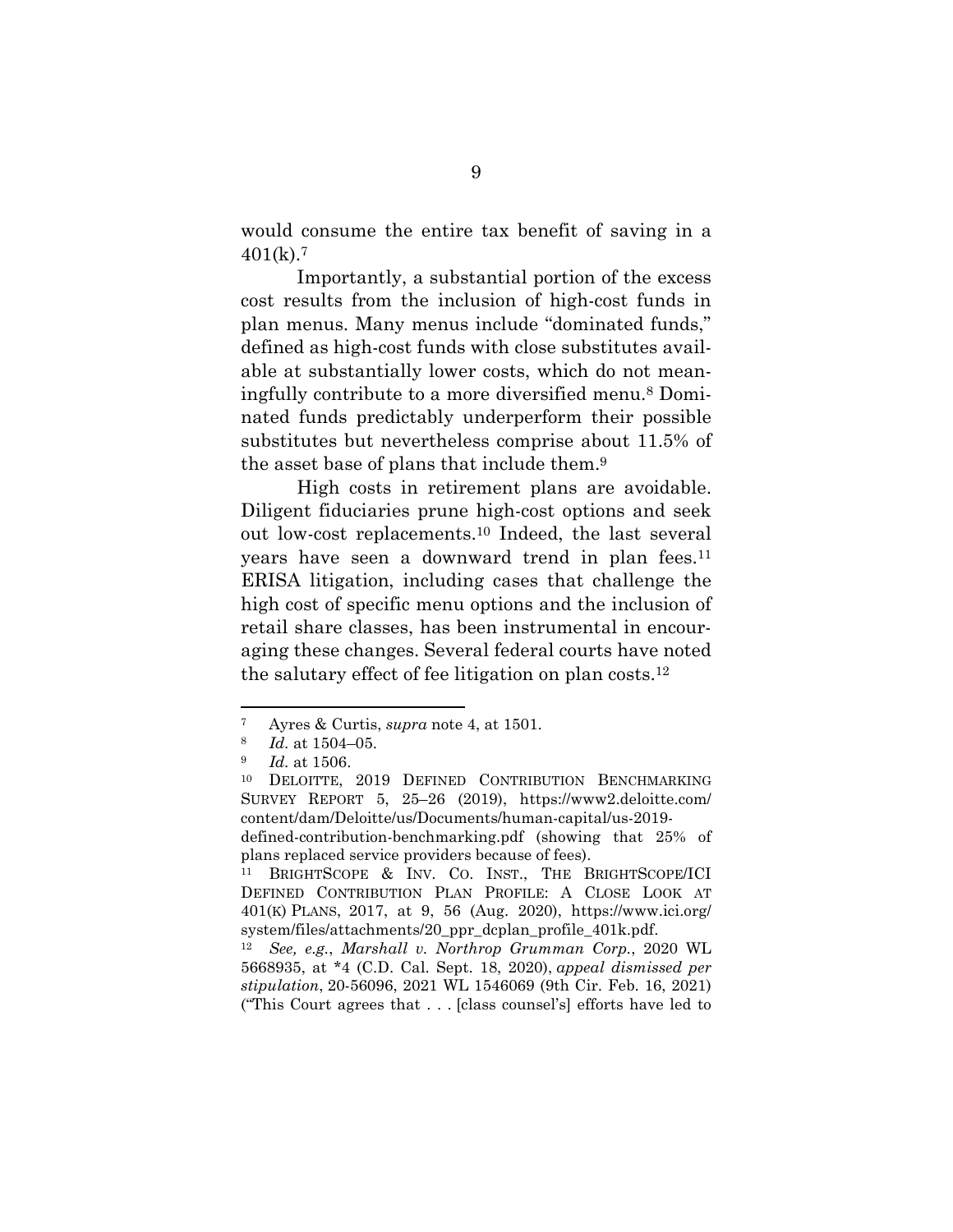In *Tibble v. Edison International*, <sup>13</sup> this Court stated that a fiduciary has a continuing duty to "monitor investments and remove imprudent ones."14 In *Tibble*, as in this case, plaintiffs pointed to the plan fiduciary's inclusion of (and the failure to remove within the statute of limitations) needlessly costly mutual funds in its menu of options as a breach of duty.15 What is at issue in this case is precisely the failure to remove (or exclude in the first instance) excessively costly funds.

The allegations about the plan in this case should also be sufficient to state a claim under ERISA for a fiduciary breach. The menu in this case is aberrant in both its length and the inclusion of retail share classes of mutual funds. While a typical retirement plan menu includes about twenty to thirty options,<sup>16</sup> the menu here offered more than 240.17 Moreover, the menu included 129 retail share classes of mutual

enormous fee savings for plan participants, and the firm has had a 'humongous' impact on the 401(k) industry."); *Kelly v. Johns Hopkins Univ.*, 2020 WL 434473, at \*2 (D. Md. Jan. 28, 2020) ("As has been repeatedly recognized, [class counsel's] work on behalf of participants in large 401(k) and 403(b) plans has significantly improved these plans, brought to light fiduciary misconduct that has detrimentally impacted the retirement savings of American workers, and dramatically brought down fees in defined contribution plans."); *Tussey v. ABB, Inc.*, 2019 WL 3859763, at \*3 (W.D. Mo. Aug. 16, 2019) ("[T]his kind of litigation has made a 'national contribution' in the clarification and refinement of a fiduciary's responsibilities and duties. Indeed, this litigation not only educated plan administrators throughout the country, it educated the Department of Labor.").

<sup>13</sup> 575 U.S. 523 (2015).

<sup>14</sup> *Id.* at 530.

<sup>15</sup> *Id.* at 525–26.

<sup>16</sup> BRIGHTSCOPE & INV. CO. INST., *supra* note 11, at 33.

<sup>17</sup> Pet. App. 3a.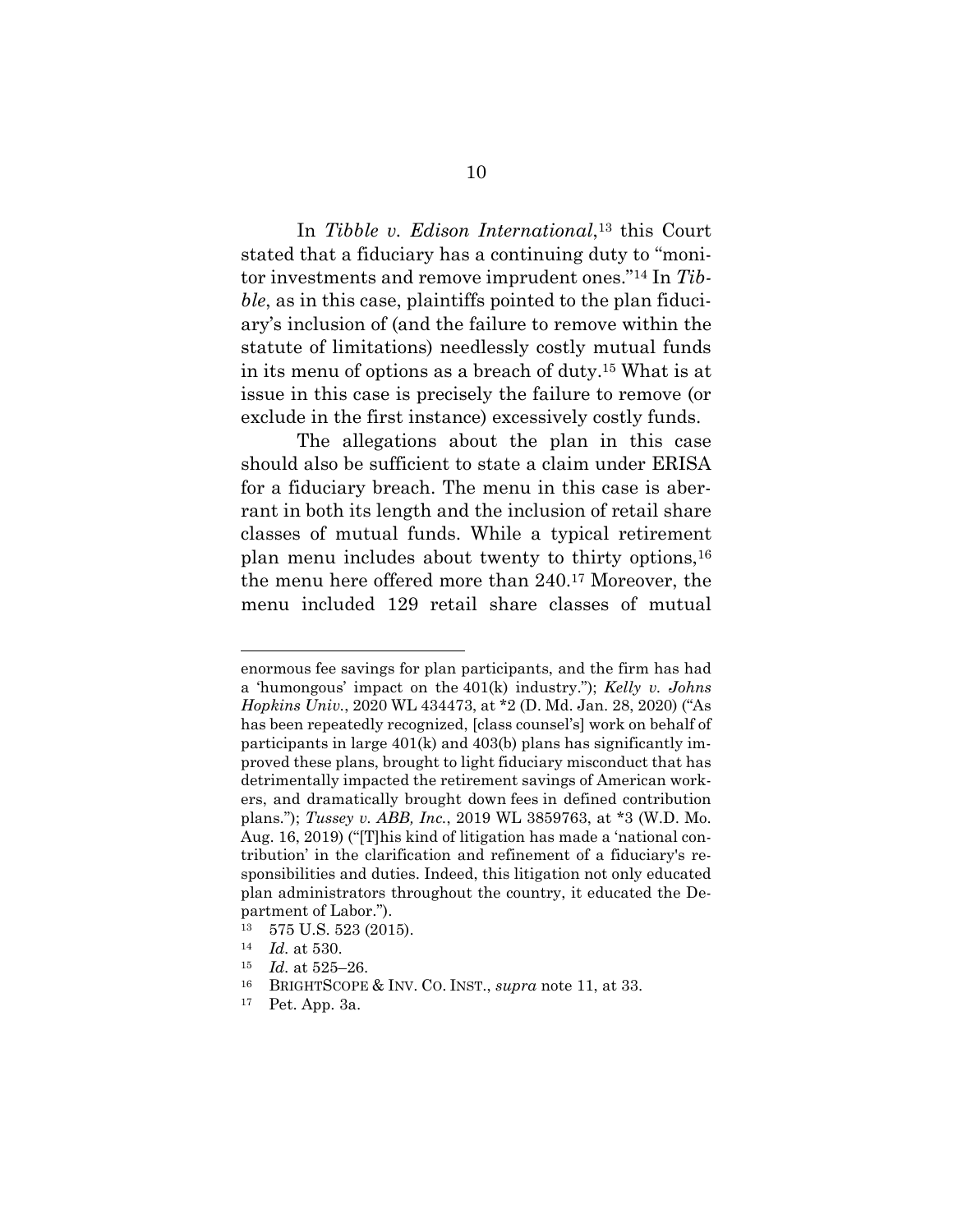funds.18 As described below, these higher-fee retail share classes inherently underperform otherwise identical institutional share classes of the *same funds*. In retirement plan menus, more is not better. As described in Section II.A, lengthy menus full of high-cost options create pitfalls for investors rather than valuable flexibility.

## **B. Not All Investment Funds Are Prudent to Include in Plan Menus**

Participants in defined contribution retirement plans select investments from menus constructed by the plan sponsor, which is typically an employer. Plan sponsors act in a fiduciary capacity when constructing the plan menu and are bound by law to act with prudence when selecting investment options.19 Because thousands of investment funds are available and most retirement plans offer only twenty to thirty options, the plan sponsor necessarily exercises considerable discretion in selecting which funds to offer plan participants.

If the universe of funds consisted solely of investments with essentially similar price and performance characteristics, then little would turn on the specific investment products the sponsor chooses. As described below, a substantial body of research, however, suggests that the cost and quality of investment funds vary widely. A prudent fiduciary should choose funds carefully and with the interests of plan participants in mind.

<sup>18</sup> Pet. Br. 10, 29 (citing JA100-16 (Am. Compl. ¶ 161)).

 $19$  29 U.S.C § 1104(a)(1)(B). The U.S. Department of Labor has consistently interpreted this fiduciary obligation as applying to each fund included in the menu. 29 C.F.R.  $\S 2550.404a-1(b)(1)(i)$ .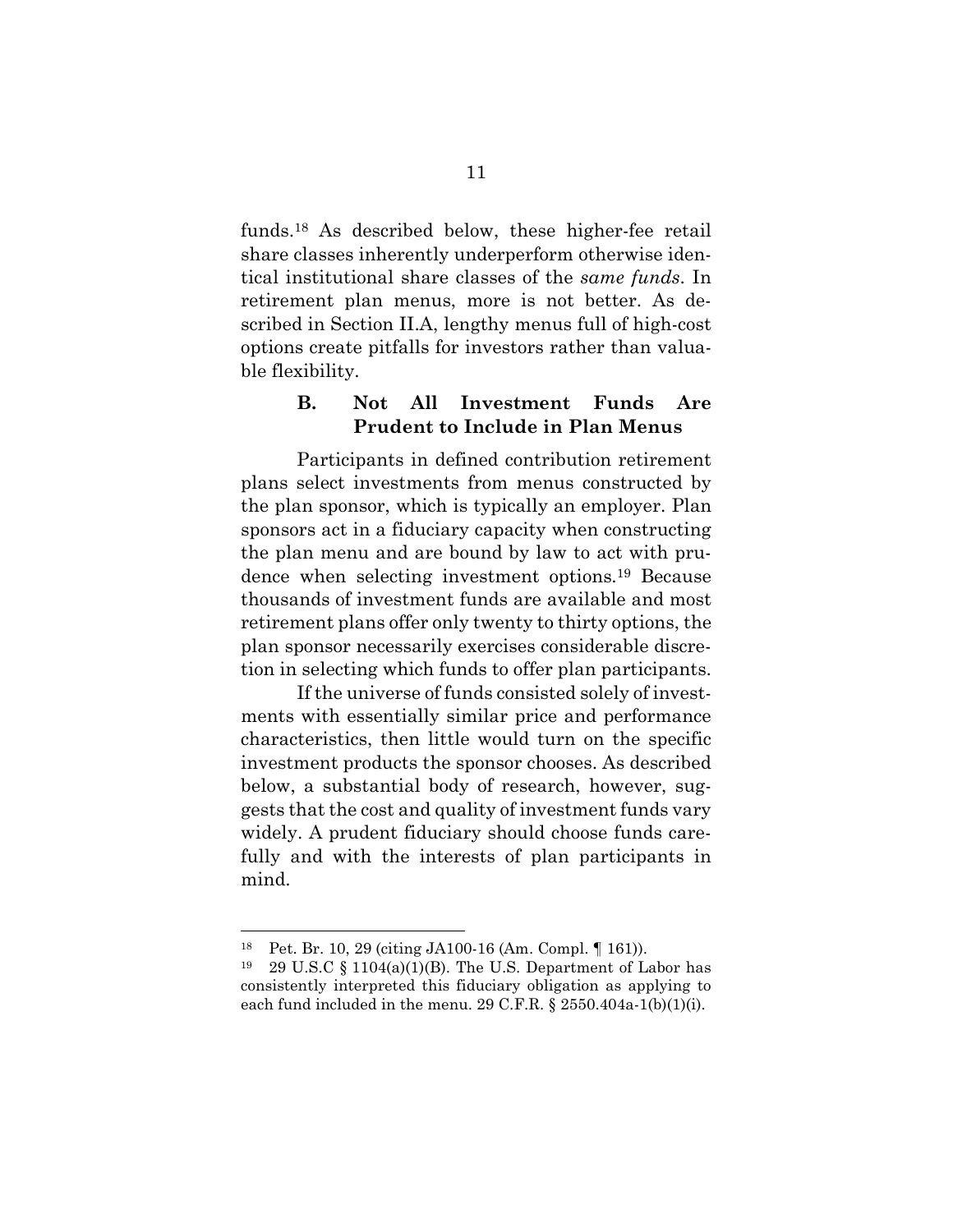As a threshold matter, certain fund options are presumptively inappropriate for inclusion in a professionally managed retirement plan. For example, many mutual funds offer both institutional share classes that carry lower fees and are marketed for use in retirement plans and similar large investment pools, and retail share classes sold to individual investors at a higher price, putatively to offset any higher overhead of serving individual investors. These two share classes are associated with the same portfolio of fund assets and will have the same pre-fee performance, but the retail shares will always deliver lower returns after deducting fees. Because the only difference between retail and institutional shares is their cost to the plan participant, the inclusion of retail shares by a plan that has sufficient assets to qualify for the institutional share class, strongly suggests that the plan sponsor is not constructing the menu prudently.

A similar dynamic arises with index funds, which seek only to track a market index, such as the Standard & Poor's 500 index, as accurately as possible, without trying to outperform it. Because all index funds tracking the same index seek to deliver the same performance, the primary basis for choosing between index funds is price. When a high-cost index fund is included in a plan menu over substantially less expensive options, that choice also raises questions as to whether the fiduciary is acting prudently in the interest of plan participants.

Fiduciary attention to fund selection is also important because research shows that the mutual fund market is subject to a number of frictions that ensure it is not perfectly competitive. When the mutual fund market does not weed out underperforming funds, it is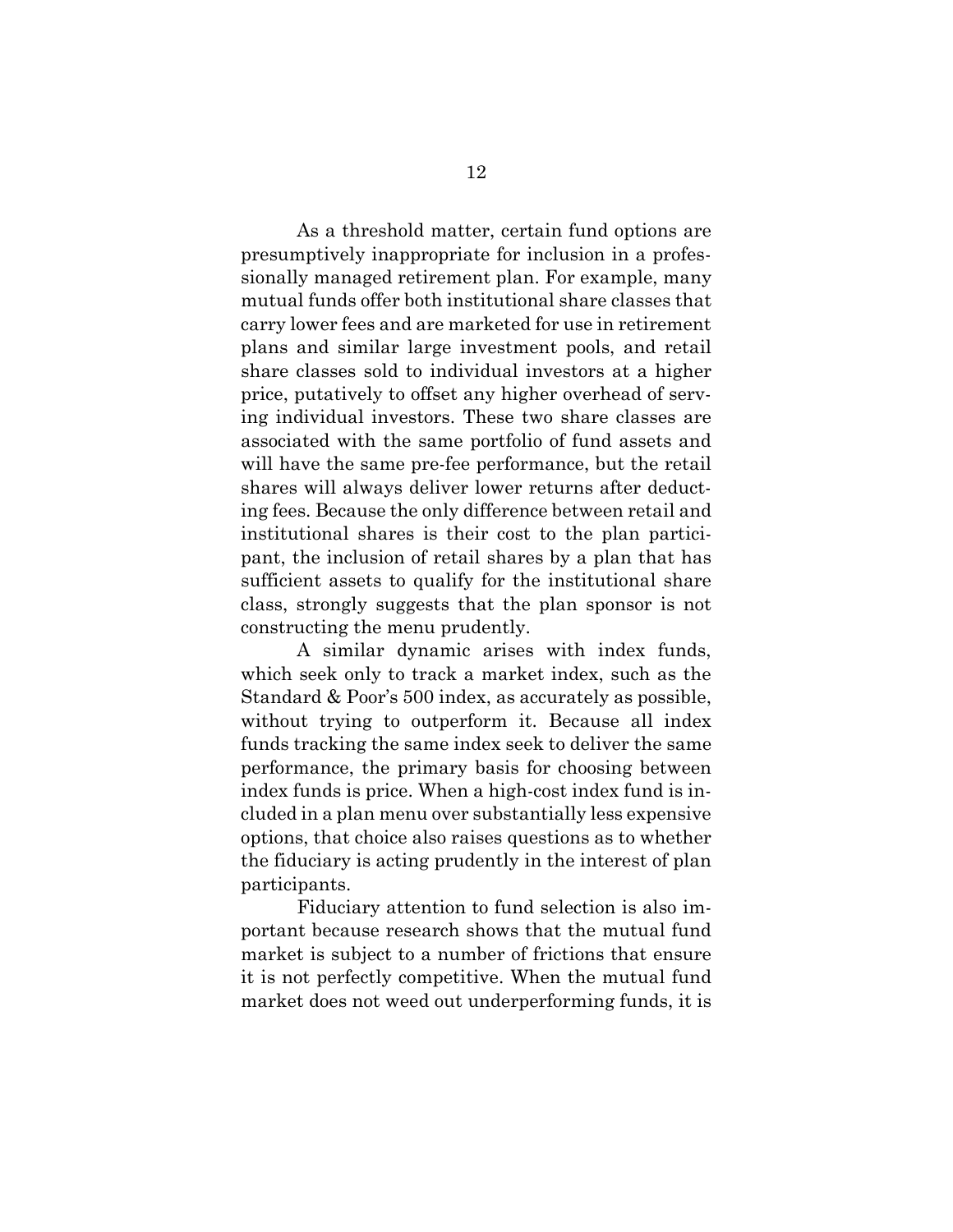incumbent on fiduciaries to do so. A large body of evidence published in finance and economics journals identifies specific problems with the mutual fund market, including work that directly calls into question the industry's competitiveness.

In a prominent 1997 paper that has been cited thousands of times, then-Professor Mark Carhart published results that "do not support the existence of skilled or informed mutual fund portfolio managers."<sup>20</sup> More recently, in 2009, Professors Javier Gil-Bazo and Pablo Ruiz-Verdú generated a more strongly worded finding: "[T]here is a negative relation between funds' before-fee performance and the fees they charge to investors."<sup>21</sup>

Professors Jonathan Berk and Jules van Binsbergen, found evidence that some "managers are skilled" at "adding value" to mutual funds,<sup>22</sup> nevertheless "[t]he average net alpha across all funds is not significantly different from zero, so there is no evidence that investors share in the fruits of this skill."23 More importantly, whatever the skill of specific managers might be, Berk and van Binsbergen write that "the conclusion of the literature is that . . . on average, mutual fund returns before fees show no evidence of outperformance."<sup>24</sup>

<sup>20</sup> Mark Carhart, *On Persistence in Mutual Fund Performance*, 52 J. FIN. 57, 57 (1997).

<sup>21</sup> Javier Gil-Bazo & Pablo Ruiz-Verdú, *The Relation between Price and Performance in the Mutual Fund Industry*, 64 J. FIN. 2153, 2178 (2009).

<sup>22</sup> *See* Jonathan B. Berk & Jules H. van Binsbergen, *Measuring Skill in the Mutual Fund Industry*, J. FIN. ECON., Oct. 2015, at 29, 35–36, https://repository.upenn.edu/fnce\_papers/205/.

<sup>23</sup> *Id.* at 30–31.

<sup>24</sup> *Id.* at 5.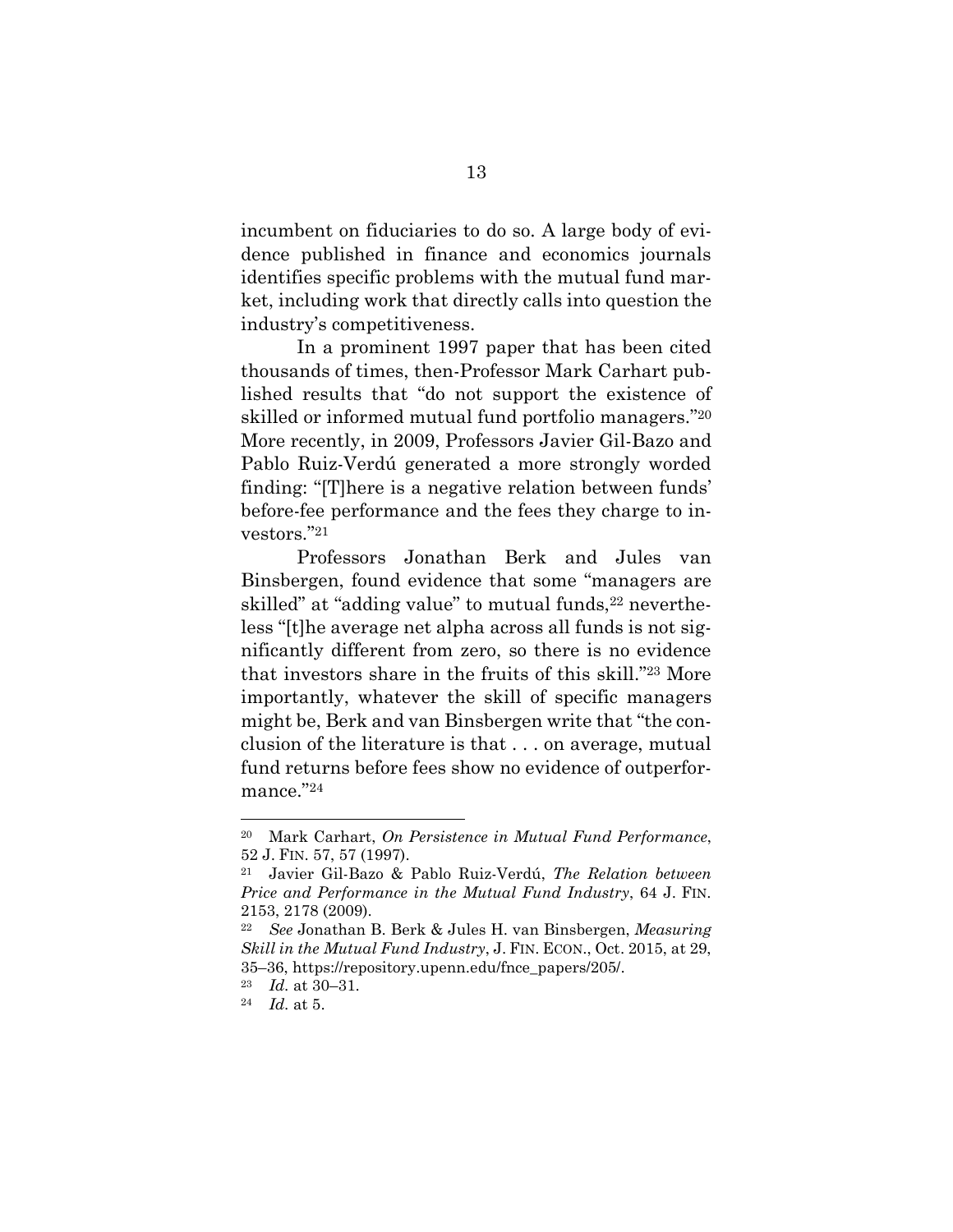This evidence challenges the notion that there is sufficient competition in the mutual fund market to constrain fund fees. Indeed, Gil-Bazo and Ruiz-Verdú concluded, to the contrary, "it appears that mutual fund competition and regulation have not been sufficient to ensure that fees reflect the value that funds create for investors."<sup>25</sup>

The result is that not every mutual fund is a good deal, and some are very bad deals. As Professor Jill Fisch of the University of Pennsylvania Law School writes: "The mutual fund market offers extensive evidence of the long-term survival of funds that consistently underperform the market and simultaneously charge higher relative fees."<sup>26</sup>

Because not every mutual fund is a prudent option for retirement savers, the construction of the menu is a key, indeed *the* key, aspect of plan quality. Ensuring that high-cost, underperforming options are left off the menu is an essentially fiduciary task.

## **C. Including Imprudent Options in Plan Menus Predictably Harms Investors**

Including high-fee, underperforming options in plan menus is not harmless. Overwhelming empirical evidence establishes that menu design influences participant choice. Plan fiduciaries know, or should know, at the time they design the menu, that if the menu contains inappropriate options, some employees will choose them. Indeed, conflicted plan service providers rely on this dynamic: Adding profitable, high-cost

<sup>25</sup> Gil-Bazo & Ruiz-Verdú, *supra* note 21, at 2179.

<sup>26</sup> *See* Jill E. Fisch, *Rethinking the Regulation of Securities Intermediaries*, 158 U. PA. L. REV. 1961, 1994 (2010).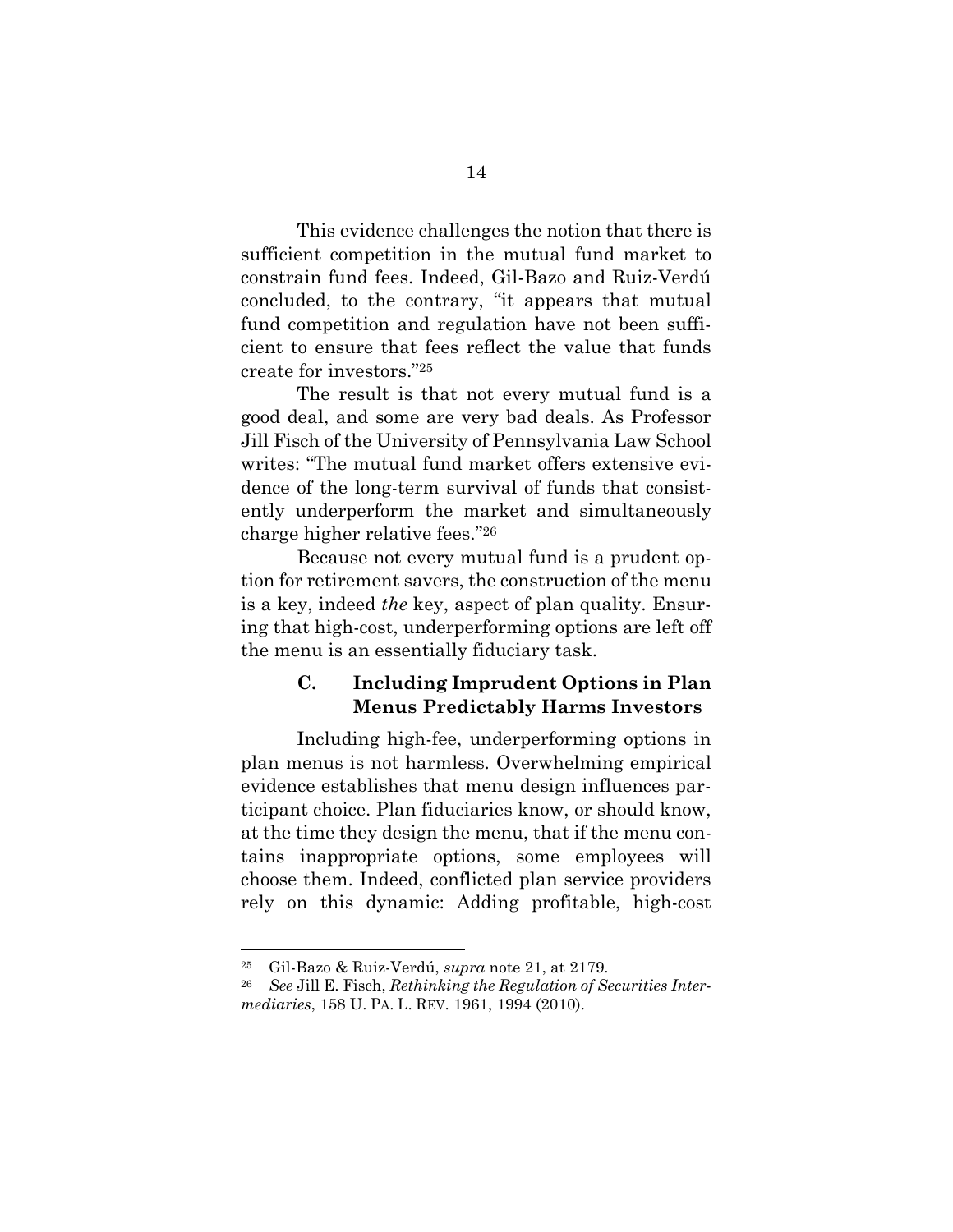funds to a menu is a way to increase service providers' profits from operating the plan.

In an important study of defined contribution retirement plans, Professors Shlomo Benartzi and Richard Thaler show that when investors are offered multiple options with similar investment goals, they tend to allocate their money in proportion to their frequency within the menu through a process of "naïve diversification," suggesting that investors' asset allocations are influenced by the structure of the menu as opposed to optimal portfolio construction.27 The phenomenon even extends to index funds that track the same index at different prices. Professors James Choi, David Laibson, and Brigitte Madrian examined allocations across index funds with different prices in a laboratory setting and found that Harvard staff members, Wharton MBA students, and Harvard college students paid, respectively, "201, 112, and 122 basis points more in fees than they needed to."28 The scholars conclude that "mistakes driven by financial illiteracy are the primary source of the demand for high-fee index funds."<sup>29</sup>

When plan participants' behavioral tendency to follow the menu meets a fiduciary that fails to weed out needlessly high-cost funds, plan participants are harmed. One study examined asset allocation decisions

<sup>27</sup> Shlomo Benartzi & Richard H. Thaler, *Naive Diversification Strategies in Defined Contribution Saving Plans*, 91 AM. ECON. REV. 79 (2001).

<sup>28</sup> JAMES J. Choi, David Laibson & Brigitte C. Madrian, *Why Does the Law of One Price Fail? An Experiment on Index Mutual Funds*, 23 REV. FIN. STUDS. 1405, 1407 (2010).

<sup>29</sup> *Id.* at 1408; *see also* Edwin J. Elton, Martin J. Gruber & Jeffrey A. Busse, *Are Investors Rational? Choices Among Index Funds*, 59 J. FIN. 261 (2004).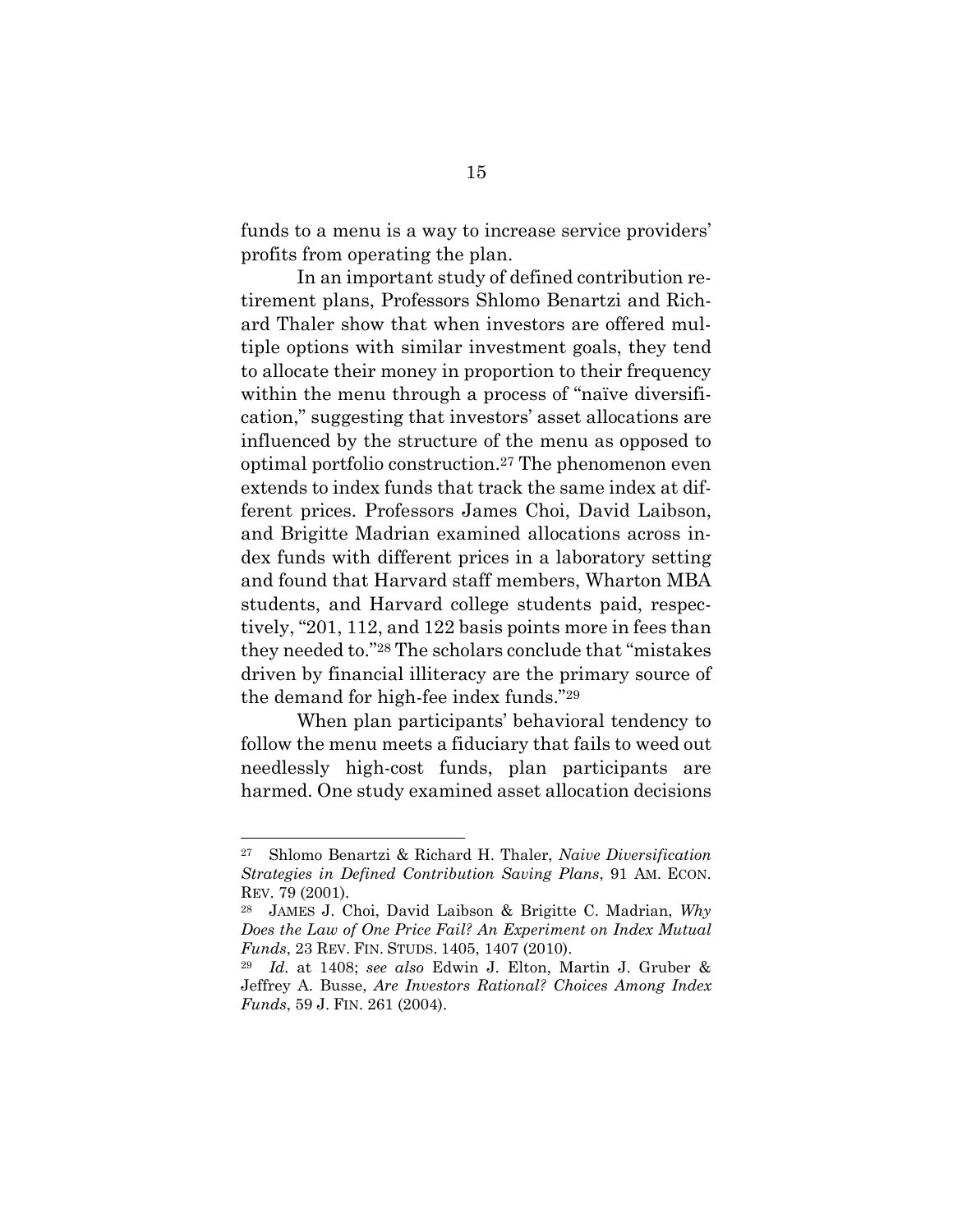in retirement plans and noted that most newly added options were high-cost, actively managed funds.30 Investors predictably moved assets into these funds and experienced reduced returns as a result.<sup>31</sup> Similarly, Ayres and Curtis also find that investors held more assets in dominated funds than would be optimal,<sup>32</sup> and investors pay lower overall fees in plans that include more low-cost index fund options in the menu.<sup>33</sup>

More broadly, it is well understood that retail investors are prone to certain types of mistakes. Professors Richard Thaler and Cass Sunstein, for example, have published influential works attempting to guide investors through investment decisions in retirement plans.34 Professors Ryan Bubb and Richard Pildes discuss the "[v]oluminous evidence of bounded rationality" in the field of retirement savings in the *Harvard Law Review*. <sup>35</sup> The evidence is also overwhelming that a well-crafted menu can help mitigate these problems.

<sup>30</sup> Jeffrey R. Brown, Nellie Liang & Scott Weisbenner, *Individual Account Investment Options and Portfolio Choice: Behavioral Lessons from 401(k) Plans*, 91 J. PUB. ECON. 1992 (2007).

<sup>31</sup> *Id.* at 2007–11.

<sup>32</sup> Ayres & Curtis, *supra* note 4, at 1481, 1505–06.

<sup>33</sup> *Id.* at 1486, 1489, 1507, 1517.

<sup>34</sup> *See, e.g.*, RICHARD H. THALER & CASS R. SUNSTEIN, NUDGE: IMPROVING DECISIONS ABOUT HEALTH, WEALTH, AND HAPPINESS 118–20 (2008) (discussing the "hard work" of picking mutual funds and making other investing decisions and noting that "investors are making all kinds of mistakes in this domain").

<sup>35</sup> Ryan Bubb & Richard H. Pildes, *How Behavioral Economics Trims Its Sails and Why*, 127 HARV. L. REV. 1593, 1612–13 (2014). Bubb, along with Professors Patrick Corrigan and Patrick Warren explain the phrase "bounded rationality" as follows: Workers "have difficulty thinking through the complex set of problems that retirement planning entails, leading to a range of mistakes, such as choosing a retirement investment portfolio with excessive fees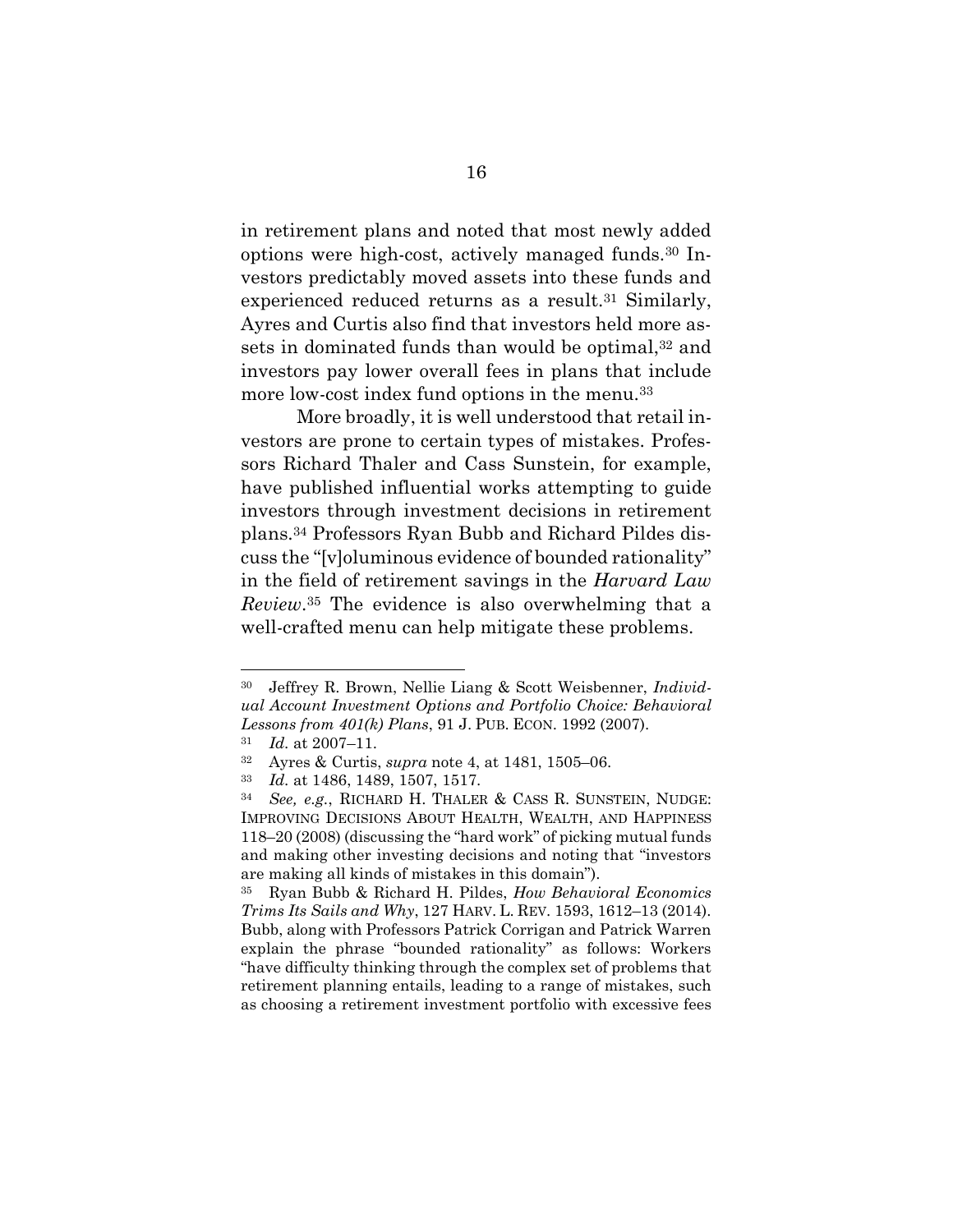The duty to avoid high-cost investment options is not unique to retirement plans. Investment fund managers, registered investment advisors, and brokers are all bound by obligations to their clients higher than those of arm's length bargaining.36 These duties apply not only when one party manages assets for another, as in a trust, but also when a professional gives investment advice for compensation. For example, a broker recommending funds to a retail customer is obligated to understand the customer's investment needs and to make recommendations that are in the customer's best interest, including with respect to fees. All brokers have an obligation to sell only suitable products, and registered investment advisors are held to a full fiduciary standard when giving advice.

Retirement plan sponsors owe full-fledged fiduciary duties to plan participants, but unlike other financial professionals, their recommendations take the form of a menu. Building imprudent options into a menu breaches that fiduciary duty. When a menu imprudently includes investment choices that are plainly inferior to other options in the marketplace or includes higher cost share classes than were available to the plan, investors end up paying more as a result of the imprudent inclusions. A fiduciary acts in the interest of plan participants by building a menu that promotes

or insufficient diversification." Ryan Bubb, Patrick Corrigan & Patrick L. Warren, *A Behavioral Contract Theory Perspective on Retirement Savings*, 47 CONN. L. REV. 1317, 1338 (2015).

<sup>36</sup> 15 U.S.C. §§ 80b-1 to -21; 15 U.S.C. §§ 77a-78pp; FIN. INDUS. REGULATORY AUTH., FINRA MANUAL § 2111 (2014); UNIF. PRU-DENT INV. ACT §§ 2, 7 (1994); *see also* Ian Ayres & Edward Fox, *Alpha Duties: The Search for Excess Returns and Appropriate Fiduciary Duties*, 97 TEX. L. REV. 445 (2019).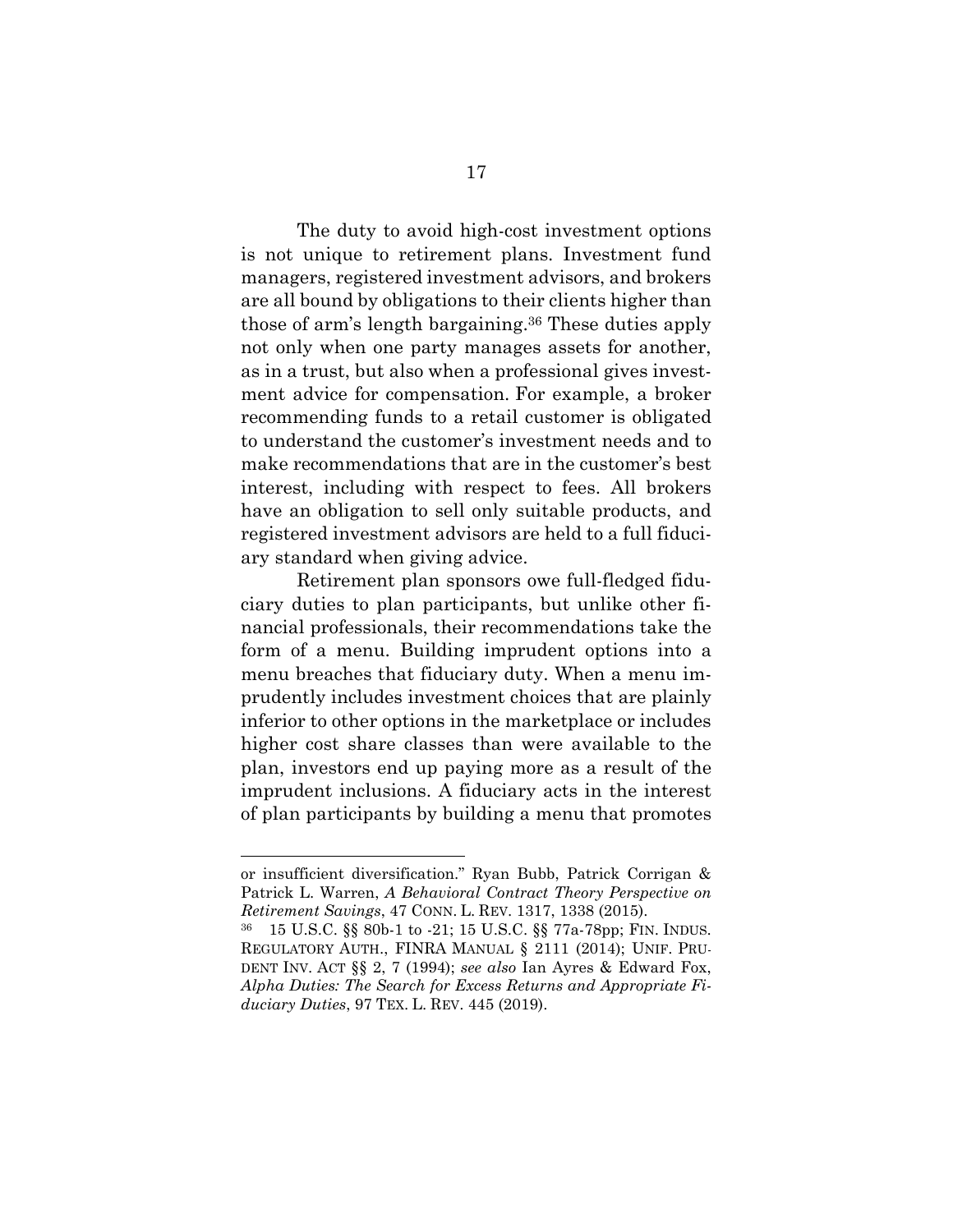success, not by providing a list of options fraught with pitfalls.

The law typically imposes duties to avoid foreseeable harm from commercial activity, even in the absence of a heightened fiduciary obligation. A manufacturer of consumer products is held to an ordinary duty of care, rather than a fiduciary duty. Nevertheless, that manufacturer may be held liable for the foreseeable misuse of its product.37 Given a plan sponsor's more stringent duty, it likewise has a clear obligation to exclude poor options from the menu to avoid foreseeable harm.

## **D. Conflicts of Interest Infect the Menu Construction Process**

Fee problems in retirement plans are not always the result of simple carelessness. The construction of plan menus is rife with conflicts of interest. Plan sponsors, particularly smaller employers, often lack the financial expertise to select an investment menu, and all plan sponsors engage financial firms to take custody of the assets and to keep plan records. Many of these service providers manage investment funds that are included in retirement plans. In many cases, sponsors rely on conflicted advice about menu options from plan service providers which benefit financially if their own investment products are included in the menu.

<sup>&</sup>lt;sup>37</sup> A manufacturer may face liability for foreseeable consumer misuse of a product. *See* RESTATEMENT (THIRD) OF TORTS: PROD-UCTS LIABILITY § 2 cmt. m (AM. L. INST. 1998). In instances where misuse is foreseeable, a manufacturer may be liable if a reasonable alternative design was available that might have avoided the harm. RESTATEMENT (THIRD) OF TORTS: PRODUCTS LIABILITY § 3 cmt. p (AM. L. INST. 1998).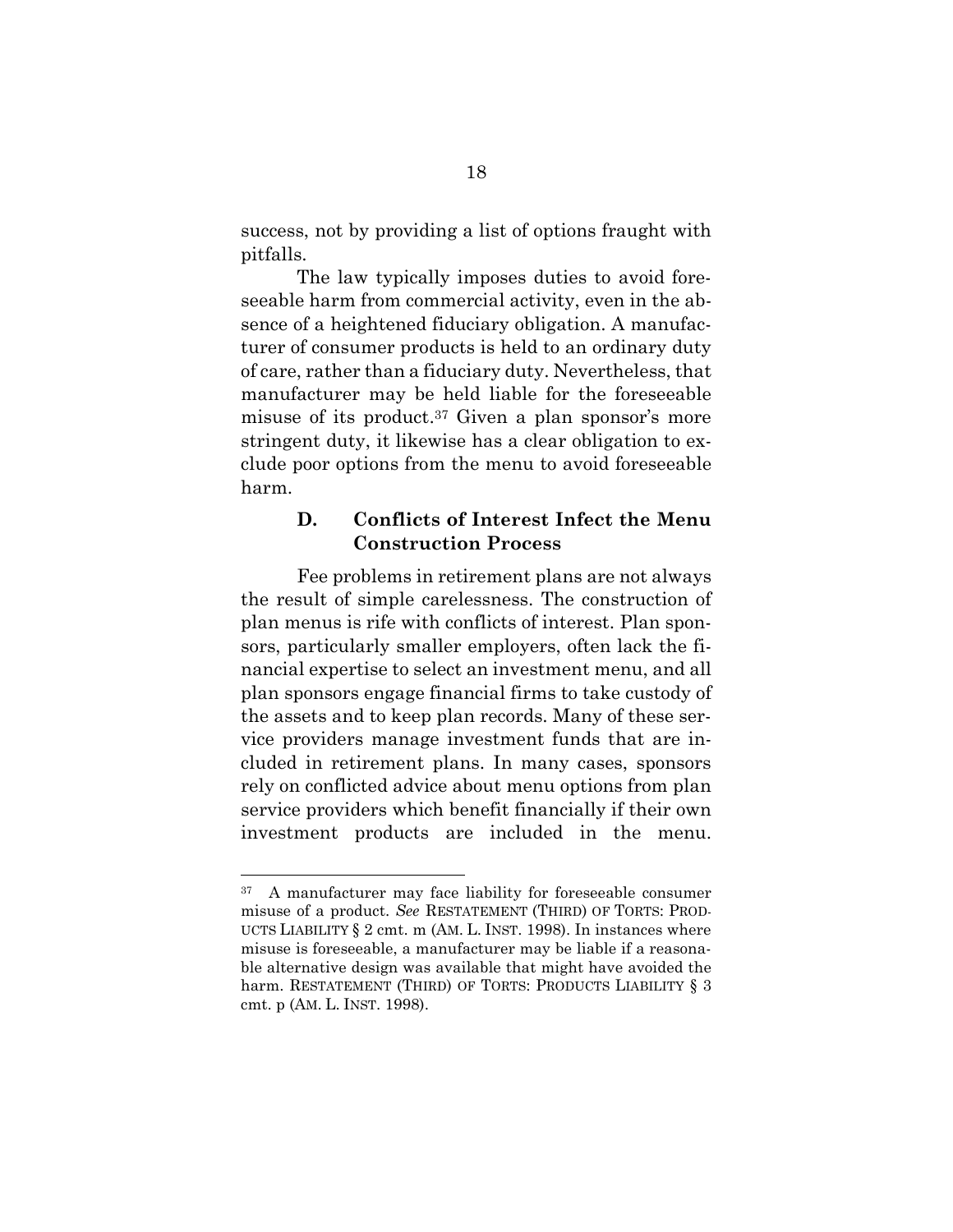Because plan fiduciaries—who do not directly bear the costs of high-fee investments—may rely on conflicted advice when constructing plan menus, low-quality options affiliated with service providers find their way into menus with disturbing frequency.

Another problematic practice is revenue sharing, whereby the costs of administering the plan are defrayed—not by direct, transparent fees to plan participants, but by diverting some of the fee revenue from plan funds to compensate recordkeepers. This practice makes it difficult for plan participants and sponsors to understand how much they are actually paying for plan administrative services. Revenue sharing can lead to overpayment for services, because "many service providers retain all revenue sharing, even if revenue sharing exceeds their fee arrangement. Retaining excess revenue sharing means that the plan sponsor is overpaying for services and is evidence of a breach of fiduciary duty."<sup>38</sup>

Revenue sharing creates incentives for service providers to recommend high-cost funds for inclusion in the menu. Service providers benefit when their inhouse investment funds are included in the plan menu, particularly when those funds are high-margin, actively managed funds. This conflict of interest makes low-cost options less likely to be recommended.<sup>39</sup>

<sup>38</sup> Sheldon M. Geller, *401(k) Revenue Sharing Creates Employer Liability*, CPA J., Dec. 2015, at 3.

David W. Arey, *A Duty to Act When 401(k) Plan Annual Operating Expenses Are Excessive*, 68 J. FIN. SERV. PROS. 69, 74 (2014) ("[T]he products that were best for advisors to sell were not necessarily the best products for clients to own. Low-cost trackers did not have sufficient fees to reward advisors, so tended not to be recommended.").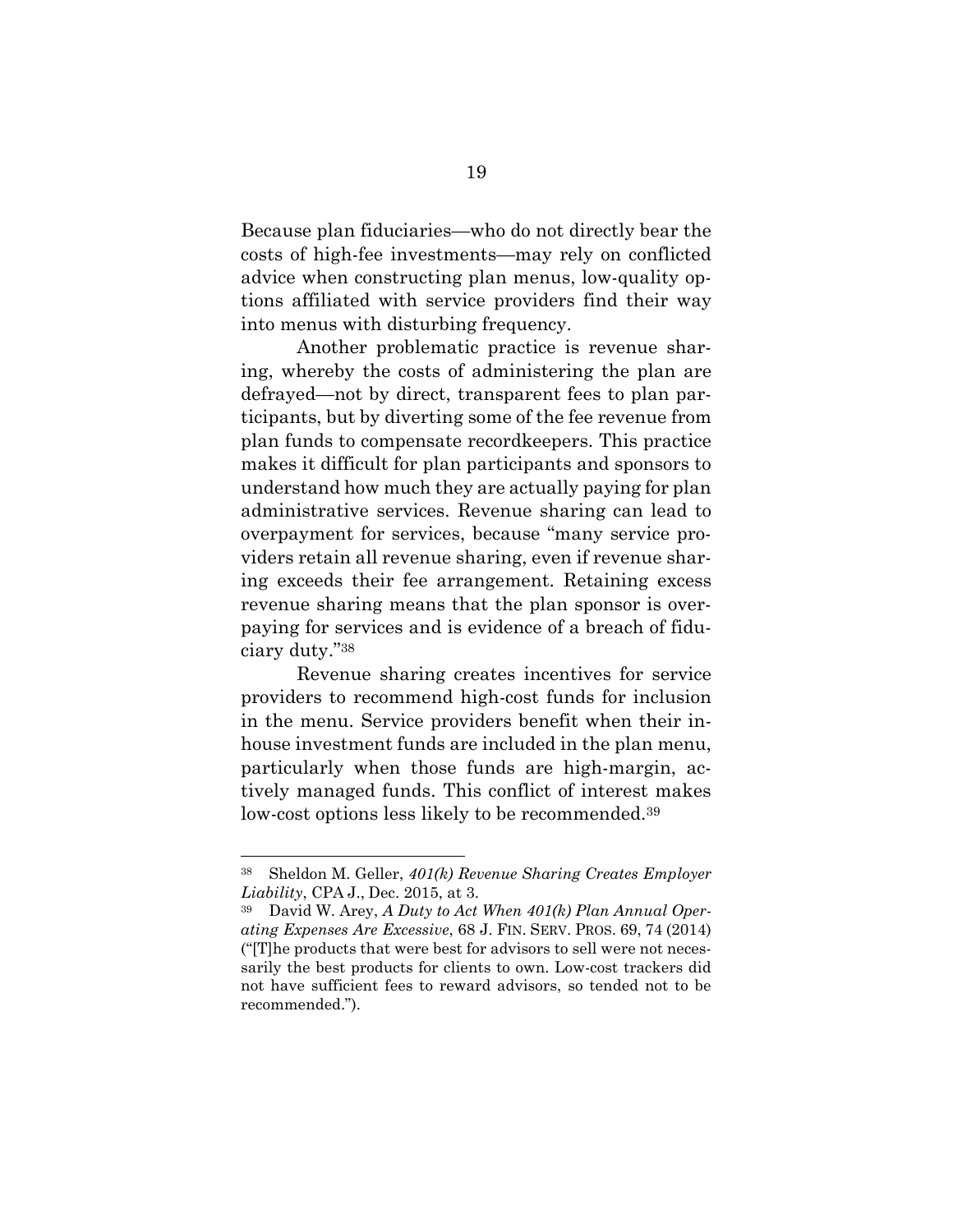These conflicts of interest have measurable effects. A recent study by Professors Veronika Pool, Clemens Sialm, and Irina Stefanescu found that plan service providers who operate in-house mutual funds exhibit favoritism to their own funds in plans to which they provide services.40 The authors found that plan advisors' own funds were more likely to stay in plan menus following periods of poor performance than were funds operated by other mutual fund companies. "[M]utual funds ranked in the lowest decile based on their prior three-year performance have a deletion rate of 25.5% per year if they are unaffiliated with the plan's trustee but a deletion rate of just 13.7% if they are affiliated with the trustee."<sup>41</sup> Importantly, investors did not correct for this favoritism by holding fewer of the offending funds in their own portfolios. By ensuring that the questionable funds remained in the menu, conflicted service providers were able to continue benefiting from fee income regenerate by the funds.

The plan sponsor's fiduciary duty is the only legal bulwark against these conflicts of interest. Thirdparty plan providers who provide services to retirement plans are typically not themselves fiduciaries and therefore face no bar to offering conflicted advice. Only the vigilance of plan sponsors acting as fiduciaries on behalf of plan participants can provide a counterweight to the inclusion of low-quality options in plan menus.

<sup>40</sup> Veronika K. Pool, Clemens Sialm & Irina Stefanescu, *It Pays to Set the Menu: Mutual Fund Investment Options in 401(k) Plans*, 71 J. FIN. 1779 (2016).

<sup>41</sup> *Id.* at 1781.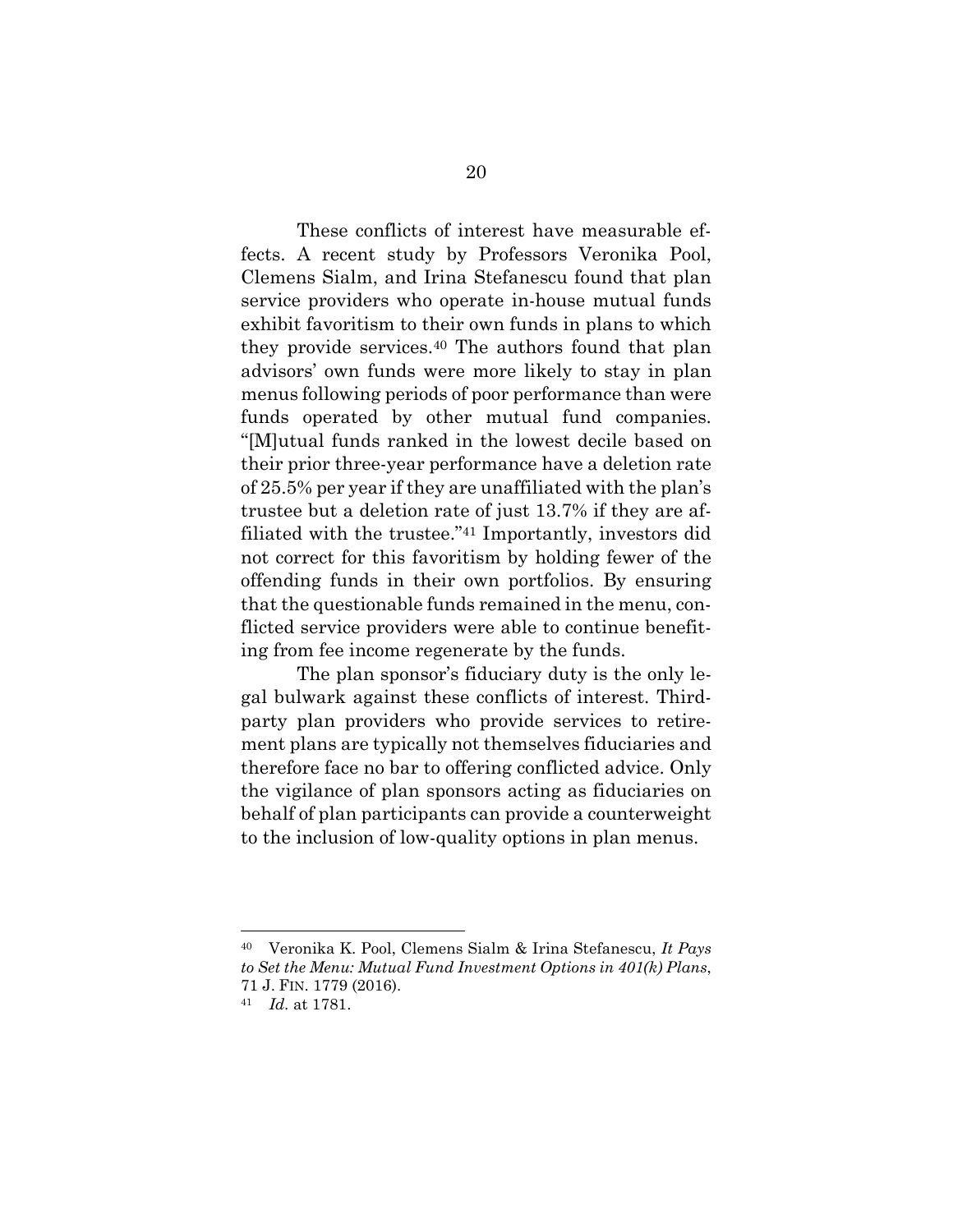## **II. THE COURT SHOULD NOT ALLOW A "LARGE MENU DEFENSE" TO FIDUCIARY BREACHES**

## **A. Large Retirement Plan Menus Do More Harm than Good**

When designing retirement plans, more choice is not always better. While menus need to be adequate to enable the creation of a diversified portfolio, this diversification can be accomplished with a modest selection of well-chosen funds. Compiling scores or even hundreds of funds is unnecessary and may harm investors, particularly when excessively costly funds are among those offered. Permitting sponsors to hide behind a "large menu defense" would be deleterious to investment savings.<sup>42</sup>

Diversification is key to investment success, and required of ERISA fiduciaries, 29 U.S.C. §  $1104(a)(1)(C)$ . Even financially unsophisticated investors understand that diversification reduces risk. The importance of diversification is underscored by modern portfolio theory, which maintains that the optimal portfolio, in terms of trading off risk and return, is to hold the entire market. This insight, in turn, is the basis for the growth of so-called index funds, which seek only to track the market by, essentially, allowing investors to hold the market portfolio at the lowest possible cost.

While holding a diverse portfolio of individual stocks is important to investment success, the same is not true when building a portfolio of mutual funds or

<sup>42</sup> *See* Mercer Bullard, *The Social Costs of Choice, Free Market Ideology and the Empirical Consequences of the 401(k) Plan Large Menu Defense*, 20 CONN. INS. L.J. 335 (2014).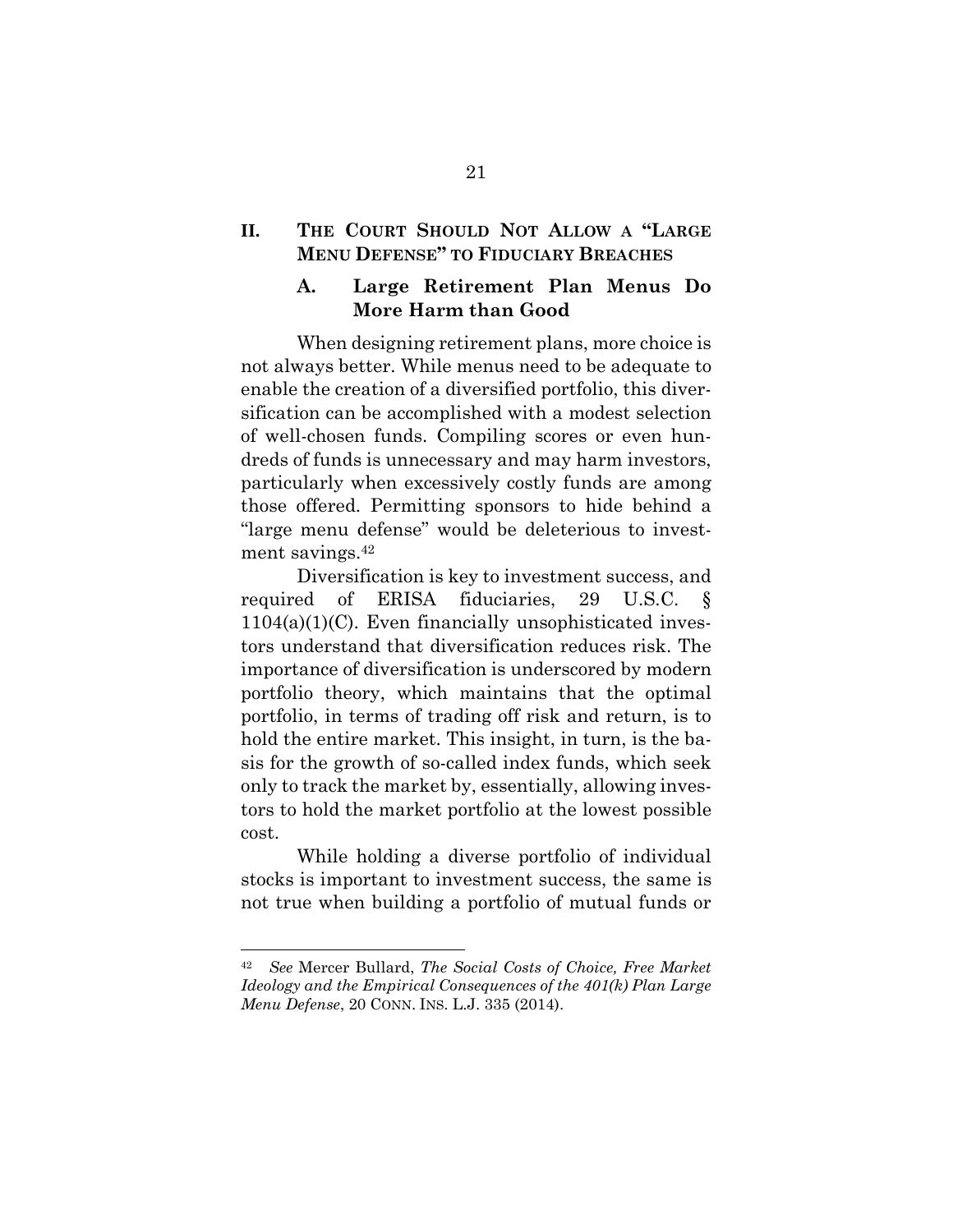similar pooled investment vehicles. Because typical mutual funds already consist of diversified portfolios of individual stocks, there is no need to hold multiple mutual funds in order to diversify. Indeed, many mutual funds, including the popular target date funds, are designed to serve as the only asset an investor needs in order to save for retirement.

Because individual mutual funds are already diversified assets, a retirement plan menu need not provide a lengthy list of funds in order for plan participants to achieve diversification. Professors Ning Tang, Olivia Mitchell, Gary Mottola, and Stephen Utkus examined more than 1,000 retirement plans and found that most offered sufficient options in their menus to permit investors to adequately diversify,43 even though the median number of investment options in the average menu was fewer than fourteen funds.44 Increasing the number of funds in the plan did not meaningfully increase the ability of investors to diversify risk once the menu included a dozen funds.

There may be reasons to provide additional choices in a retirement plan menu. For example, a menu might provide additional options in order to accommodate investors with different time horizons or risk tolerances. But a typical menu consisting of twenty to thirty funds is more than adequate to serve this purpose.<sup>45</sup>

<sup>43</sup> Ning Tang, Olivia S. Mitchell, Gary R. Mottola & Stephen P. Utkus, *The Efficiency of Sponsor and Participant Portfolio Choices in 401(k) Plans*, 94 J. PUB. ECON. 1073 (2010).

<sup>44</sup> *Id.* at 1075.

<sup>45</sup> The well-regarded defined contribution plan for federal employees, the Thrift Savings Plan, covers more than six million participants and seven hundred billion dollars in assets, and its menu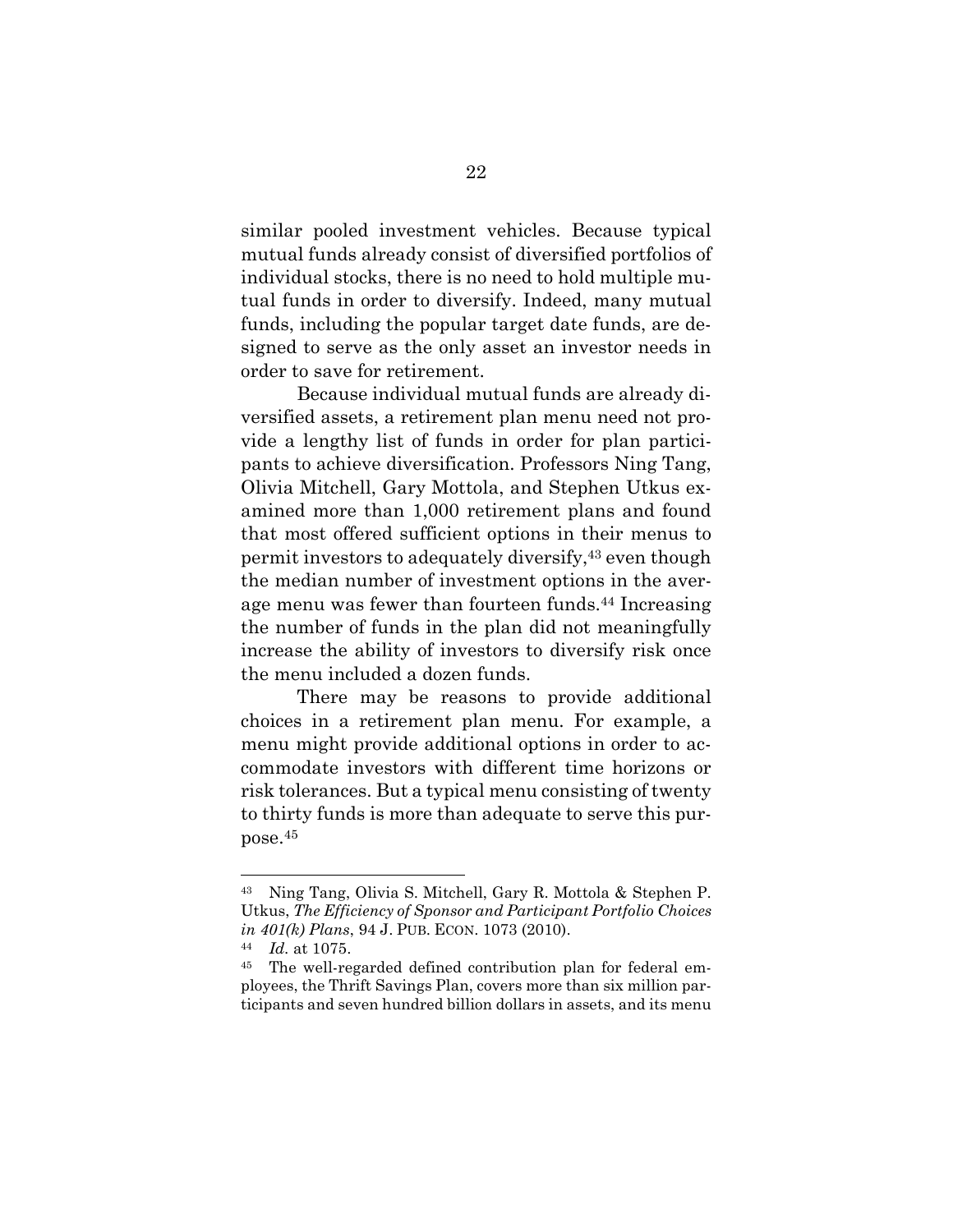While long menus are not needed for investors to diversify, they do impose cognitive costs. Professors Julia Agnew and Lisa Szykman demonstrate experimentally that investors who are presented with additional mutual fund choices are more likely to report being overwhelmed when allocating a portfolio.46 Professors Sheena Sethi-Iyengar, Gur Huberman, and Wei Jiang find evidence of this effect within real 401(k) plans: Adding ten funds to a plan menu is associated with a 1.5% to 2% drop in plan participation.<sup>47</sup>

Shortening lengthy menus can provide measurable benefits. Professors Donald Keim and Olivia Mitchell examine a setting particularly relevant to this case.48 They study the redesign of a retirement plan menu from a large, nonprofit institution containing about ninety funds. The "streamlining" process involved the "elimination of 39 funds from the initial lineup, based on the funds' expense ratios, similarity of return and risk characteristics with retained funds, and the number of participants and aggregate amount invested in each fund."49 Investors in eliminated funds

offers just fifteen investment options. *See* FED. RET. THRIFT INV. BD., THRIFT SAVINGS FUND, FINANCIAL STATEMENTS, DECEMBER 31, 2020 AND 2019, at 6–7 (2021), https://www.frtib.gov/ ReadingRoom/FinStmts/TSP-FS-Dec2020.pdf.

<sup>46</sup> Julie R. Agnew & Lisa R. Szykman, *Asset Allocation and Information Overload: The Influence of Information Display, Asset Choice, and Investor Experience*, 6 J. BEHAV. FIN. 57 (2005).

<sup>47</sup> Sheena Sethi-Iyengar, Gur Huberman & Wei Jiang, *How Much Choice is Too Much? Contributions to 401(k) Retirement Plans*, *in* PENSION DESIGN AND STRUCTURE 83, 88–91 (Olivia S. Mitchell & Stephen P. Utkus eds., 2004).

<sup>48</sup> Donald B. Keim & Olivia S. Mitchell, *Simplifying Choices in Defined Contribution Retirement Plan Design: A Case Study*, 17 J. PENSION ECON. & FIN. 363 (2018).

<sup>49</sup> *Id.* at 367.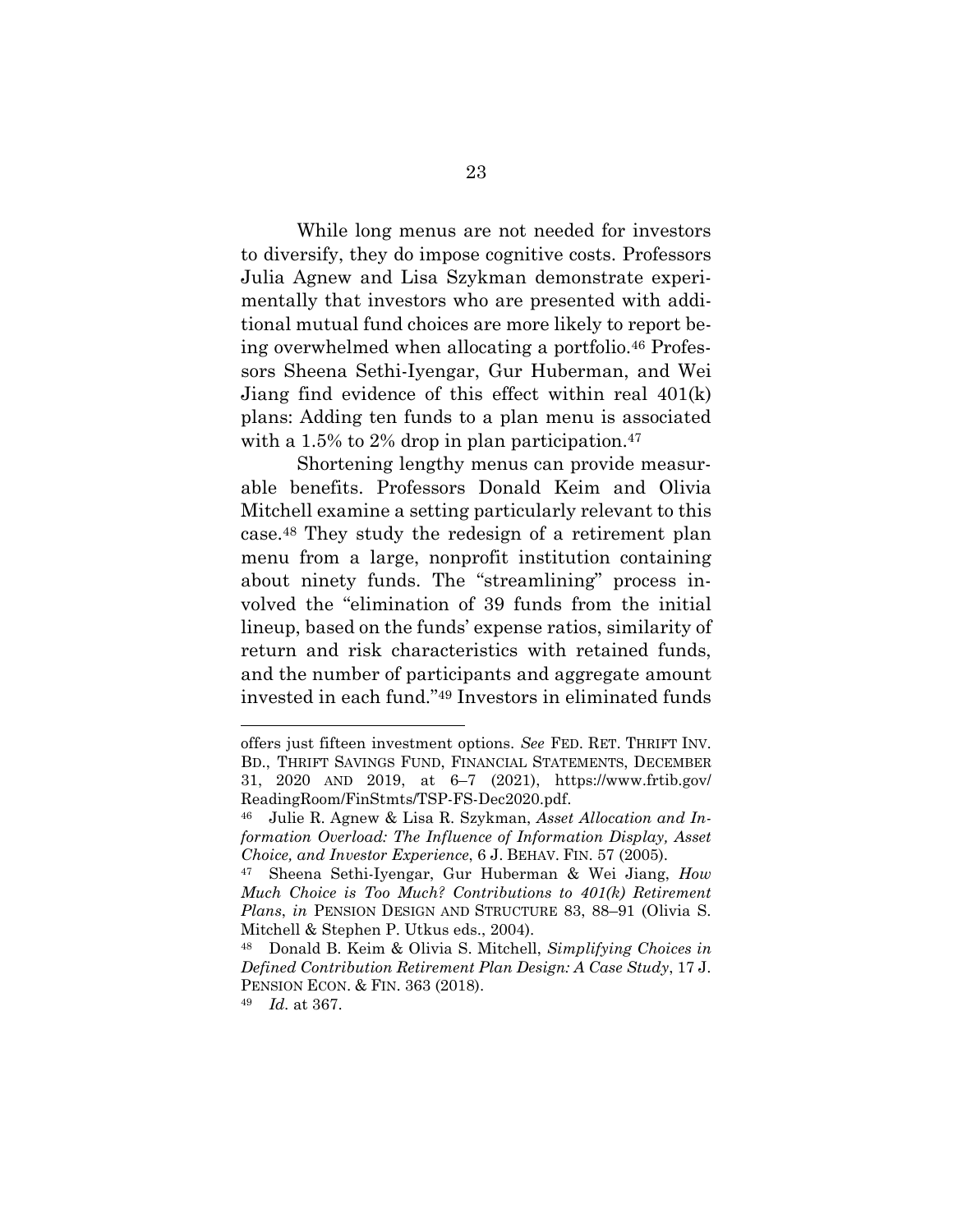were either moved to similar funds or to target date funds with appropriate time horizons.

As a result of the streamlining, many investors ended up with improved portfolios. Investors in funds that were eliminated ended up holding lower cost portfolios with less risk exposure and continued to hold these portfolios once the menu redesign was complete. These results suggest that eliminating many of the options in a lengthy menu led to better outcomes to affected employees.

The point is not that short menus are a fiduciary requirement. Rather, these studies point out that lengthy menus, far from being a boon to investors, impose costs on plan participants that may leave them worse off.

## **B. The Decision Below Would Encourage Fiduciaries to Discount the Interests of Plan Participants When Designing Menus**

Despite the risks of overlong menus, the decision below suggests that so long as a plan offers a reasonable number of good options to plan participants, then the plan sponsor should be immunized from fiduciary liability for including bad ones. The court wrote: "[T]he types of funds plaintiffs wanted (low-cost index funds) '*were and are* available to them,' eliminating any claim that plan participants were forced to stomach an unappetizing menu." Pet. App. 19a (citation omitted).

This language suggests that offering a menu that imprudently includes excessively expensive funds cannot be a breach of fiduciary duty so long as the menu also offers some reasonable options. Constructing the fiduciary duty this way would not only remove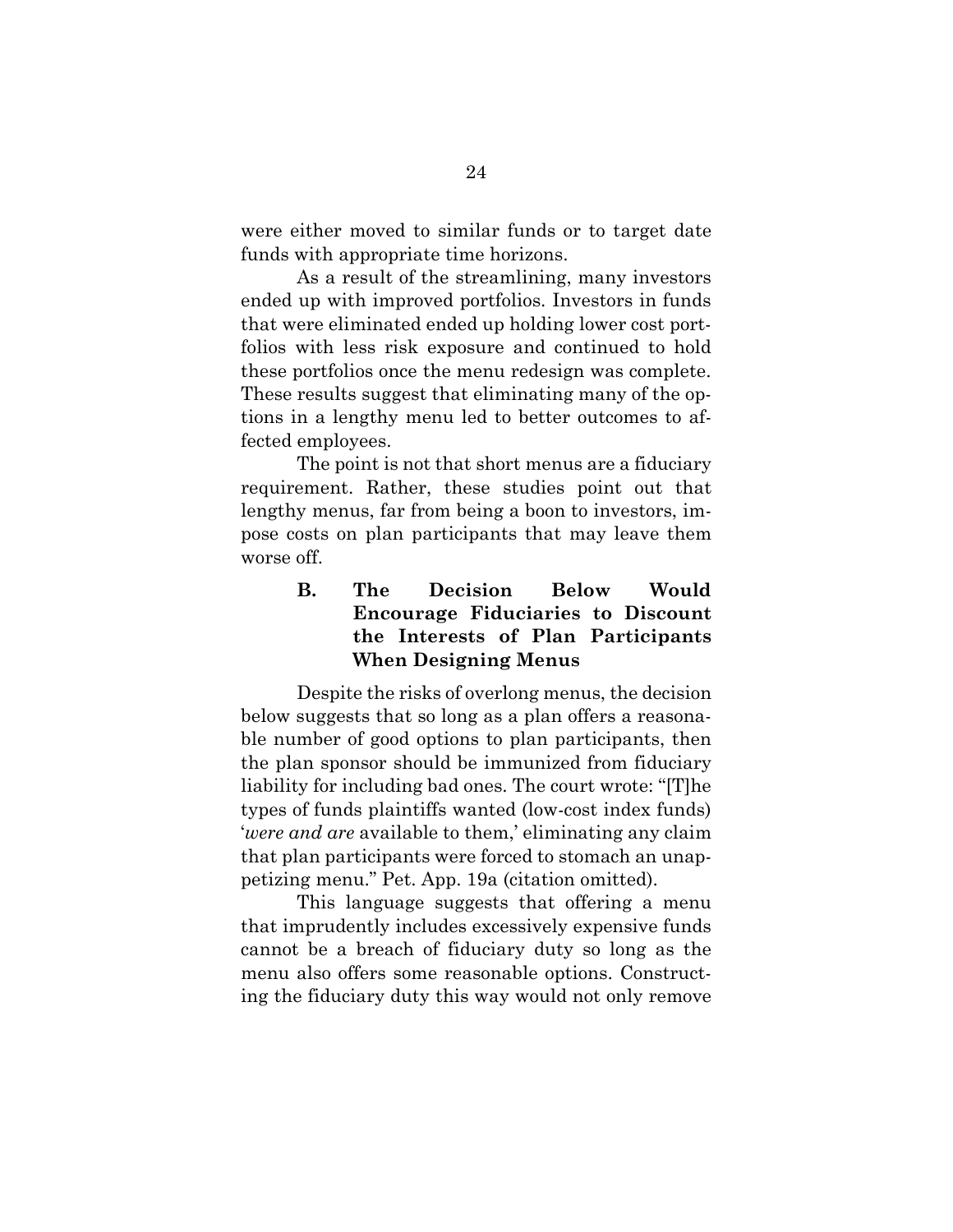liability for imprudent menu construction to investors' detriment; it would also give fiduciaries an affirmative incentive to reduce menu quality by including as many options as possible.

If all a fiduciary is required to do is to ensure that the menu contains a sufficiently large number of funds to construct a decent portfolio, but not to "monitor investments and remove imprudent ones," *Tibble v. Edison*, 575 U.S. at 530, then the plan sponsor will have a strong incentive to include as many funds as possible. By this rule, including a fund carries no legal risk but excluding a fund could lead a participant to argue that the menu provided inadequate options.

Creating an affirmative incentive to lengthen menus while insulating fiduciaries against liability for including imprudent options would turn the ERISA fiduciary duty on its head and weaken the entire defined contribution retirement system. As the foregoing review of the empirical literature makes clear, allowing large menus to shield fiduciaries from imprudent selections would be harmful to plan participants, reduce participation, increase costs, and allow conflicts of interest to go unchecked. These are all harms that a faithful fiduciary would seek to avoid.

While there is no single menu structure required by ERISA, a plan sponsor's duty should encourage, rather than undermine, sound menu design practices. Not every investment option has a fee structure or record of performance that merits inclusion in a large retirement plan. The legal obligation of the plan sponsor is to assemble a menu of options by selecting investments with an eye to cost and performance. When lower cost share classes or better performing funds with similar investment objectives are available, a